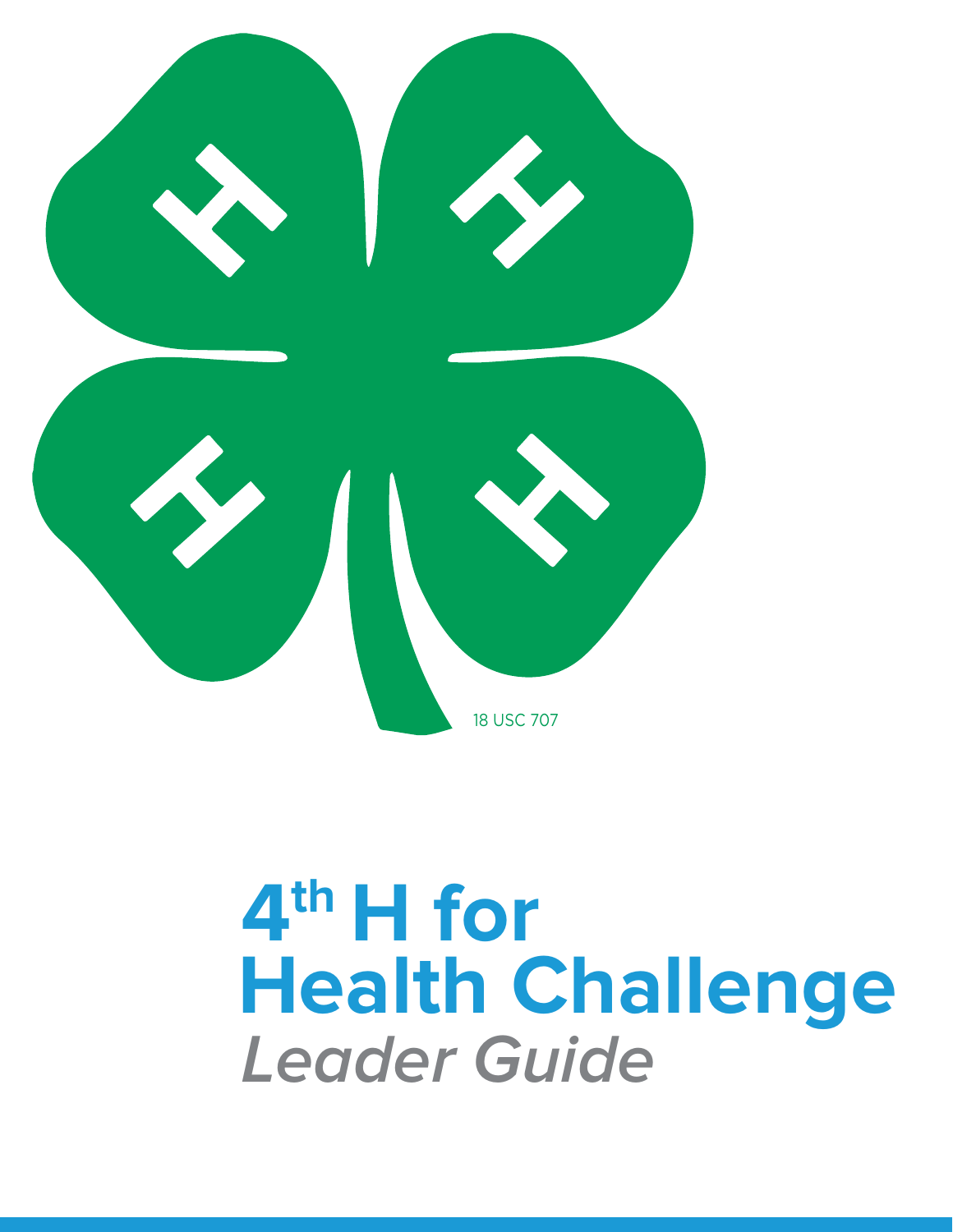

# **TABLE OF CONTENTS**

### 03 CURRICULUM OVERVIEW

### $04$  SESSION 1: **SNACK SMART TASTE TEST**

07 Snack Smart Taste Test

### 08 SESSION 2: **MOVE MORE ACTIVITY PLAN**

11 Activity Plan Template Sheet

### 12 **SESSION 3: FUEL FOODS & SUGAR DETECTIVES**

15 Fuel Forward Activity Cards

20 Sugar Detectives Handout

### 21 **SESSION 4: WHY WATER WINS**

23 Daily Hydration Chart

### 25 **SESSION 5: TALK TEST**

27 Talk Test Activity Sheet

### 28 SESSION 6: **THE 4TH H FOR HEALTH CHALLENGE**

- 31 4<sup>th</sup> H for Health Trivia Cards & Answers
- 35 4<sup>th</sup> H for Health Challenge Overview and Tracker

### **EXTRA HANDOUTS**

37 Talk Test Activity Sheets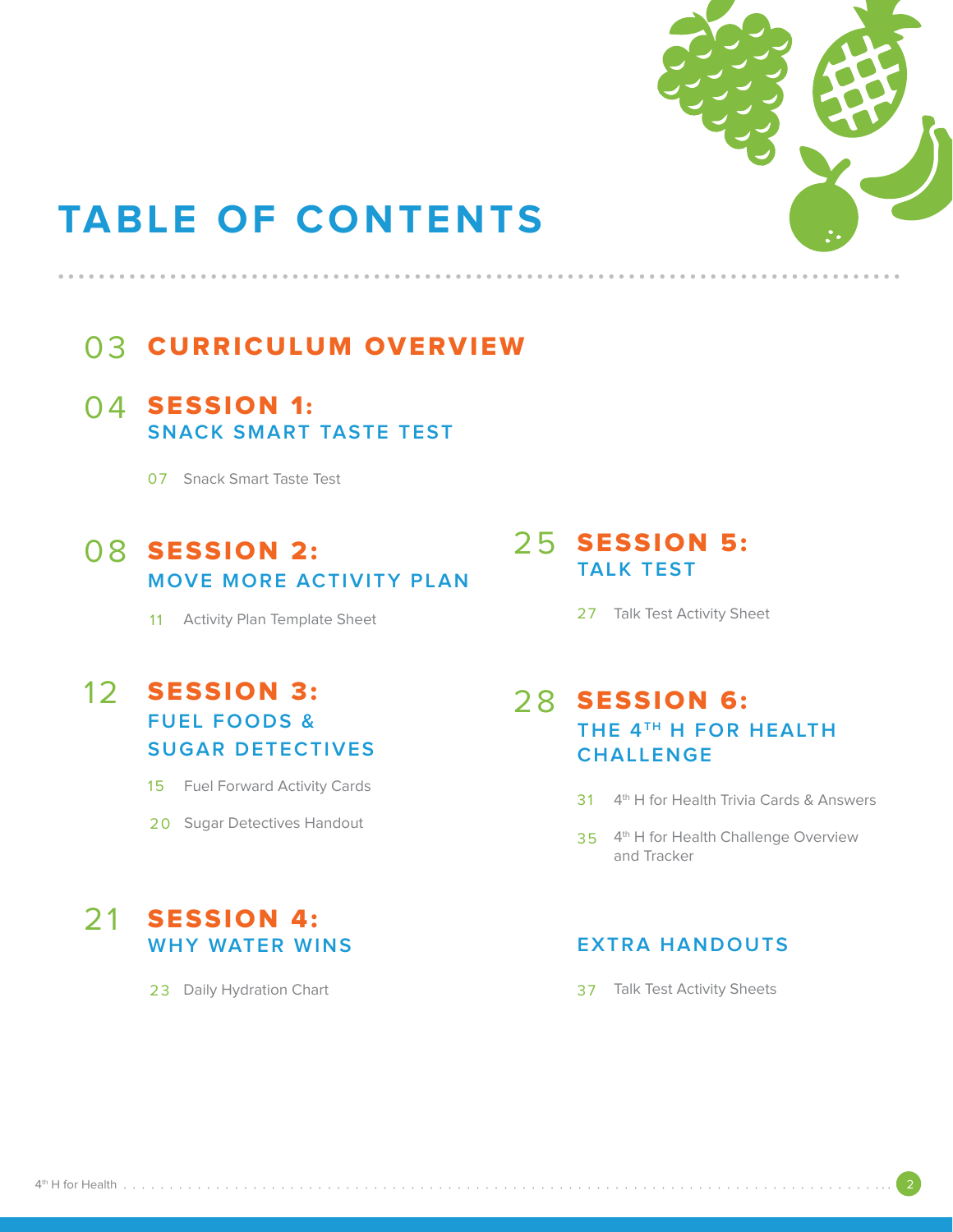# **OVERVIEW OF THE 4TH H FOR HEALTH CHALLENGE CURRICULUM**

**...................................................................................**

he 4<sup>th</sup> H for Health Challenge curriculum encourages physical activity and healthy eating habits. Over the course of this 6-week lesson plan, youth will learn how to Snack Smart, Drink Right, and Move More. The lessons encourage fruits and vegetables for snacks, water as the beverage of choice, and new ways to increase active time to help youth reach the 60 minutes-a-day recommendation.

Both the lack of physical activity and overconsumption of food among children are factors that have contributed to the childhood obesity epidemic. Currently, 1 in 3 children are overweight or obese, and children and teenagers who are obese have a 70-80% chance of becoming obese as adults. Now more than ever, it is important to help youth establish healthy habits. The curriculum's overarching objective is to encourage youth to establish a pattern of healthy eating and physical activity during meeting times that they can replicate in other areas of their lives. Healthy behaviors are embedded in the 4-H mission. The pledge states, "I pledge my head to clearer thinking, my heart to greater loyalty, my hands to larger service, and my health to better living, for my club, my community, my country, and my world." Since the fourth "H" stands for health, 4-H club meetings provide a great opportunity to teach the science behind healthy habits and role model healthy behaviors.

The final lesson presents youth with the  $4<sup>th</sup>$  H for Health Challenge. After learning the importance of healthy eating and physical activity over the first 5 sessions, we hope everyone will be excited to take on the Challenge. They can do the Challenge together as a club and make their meeting times a place where healthy habits are the norm. Please read the  $4<sup>th</sup>$  H for Health Challenge Overview and Tracker sheets (pages 28 and 29) for more information.

**I PLEDGE MY HEAD TO CLEARER THINKING, MY HEART TO GREATER LOYALTY, MY HANDS TO LARGER SERVICE,** AND MY HEALTH TO BETTER LIVING, **FOR MY CLUB, MY COMMUNITY, MY COUNTRY, AND MY WORLD."**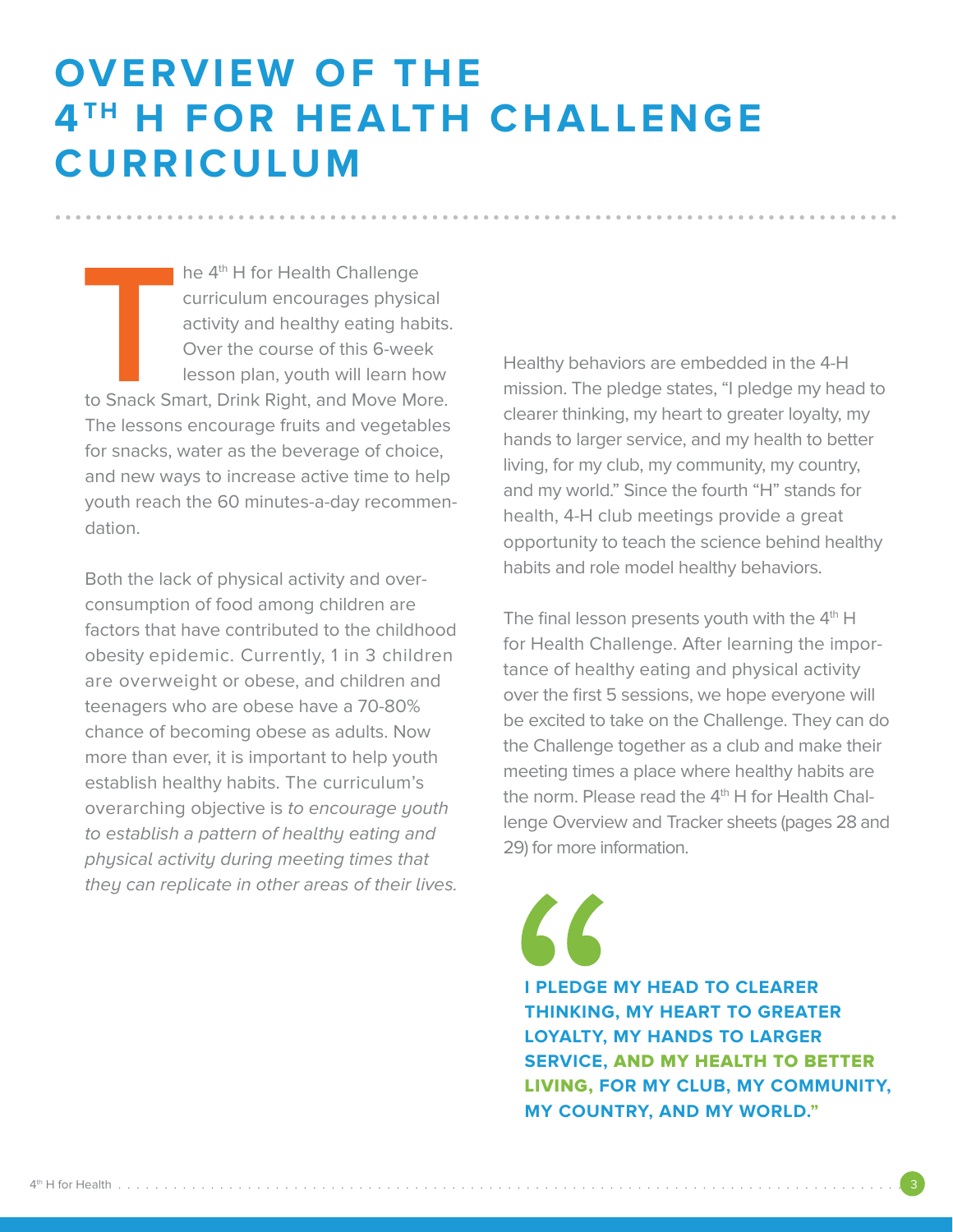# **SESSION 1: SNACK SMART TASTE TEST ...................................................................................**

### **SESSION OBJECTIVES**

 $\blacktriangledown$  Participants will be able to explore the different tastes and textures of fruits and vegetables.

### **MEETING OUTLINE**

**Pre-meeting:** Prep the samples of fruits and vegetables or have older youth help prep during the session (i.e., wash, slice, divide into containers, etc.)

**Min. 0-5:** Attendance and introduction

### **PHYSICAL ACTIVITY MEETING STARTER**

(15 minutes) An activity called **"Guess the Number"** is the first physical activity session. Next week, youth will design their own activities to lead.

### **INSTRUCTIONS FOR GUESS THE NUMBER**

- Select one person to be the Guesser. The **1** remaining players pick a number between 0 to 1,000 (or 0-100 for younger kids). Be sure the Guesser doesn't hear the number!
- 2 The Guesser will start to guess numbers. To help him/her get to the right number, you give active clues:
	- If the guess is too high, do squats or lunges to tell the Guesser: Go lower!
	- **If the quess is too low, jump up and** down to tell the Guesser: Go higher!
- **3** The guessing and active clues continue until you get to the correct number. Try multiple rounds so players can take turns being the Guesser.

 $\blacktriangledown$  Participants will be able to explain some of the health benefits of fruits and vegetables.

**Min. 5-20:** Physical Activity Meeting Starter

**Min. 20-50:** Taste Test

**Min. 50-60:** Closing discussion and wrap-up

### **SESSION MATERIALS**

- $\checkmark$  Snack Smart Taste Test for each participant
- $\blacktriangledown$  Pens/pencils
- $\blacklozenge$  At least 2 different fruits
- $\blacktriangleright$  At least 2 different vegetables
- $\blacktriangleright$  Knife to cut the produce samples
- $\checkmark$  Cutting board
- $\checkmark$  Small containers to put the samples in
- $\triangleleft$  Access to water (to wash produce) if possible
- $\blacktriangleright$  Paper towels or napkins
- ◆ Physical activity equipment

### **NEED ANOTHER ACTIVITY? S** CHECK THESE OUT!

www.healthykidshub.org/PAbreaks.pdf.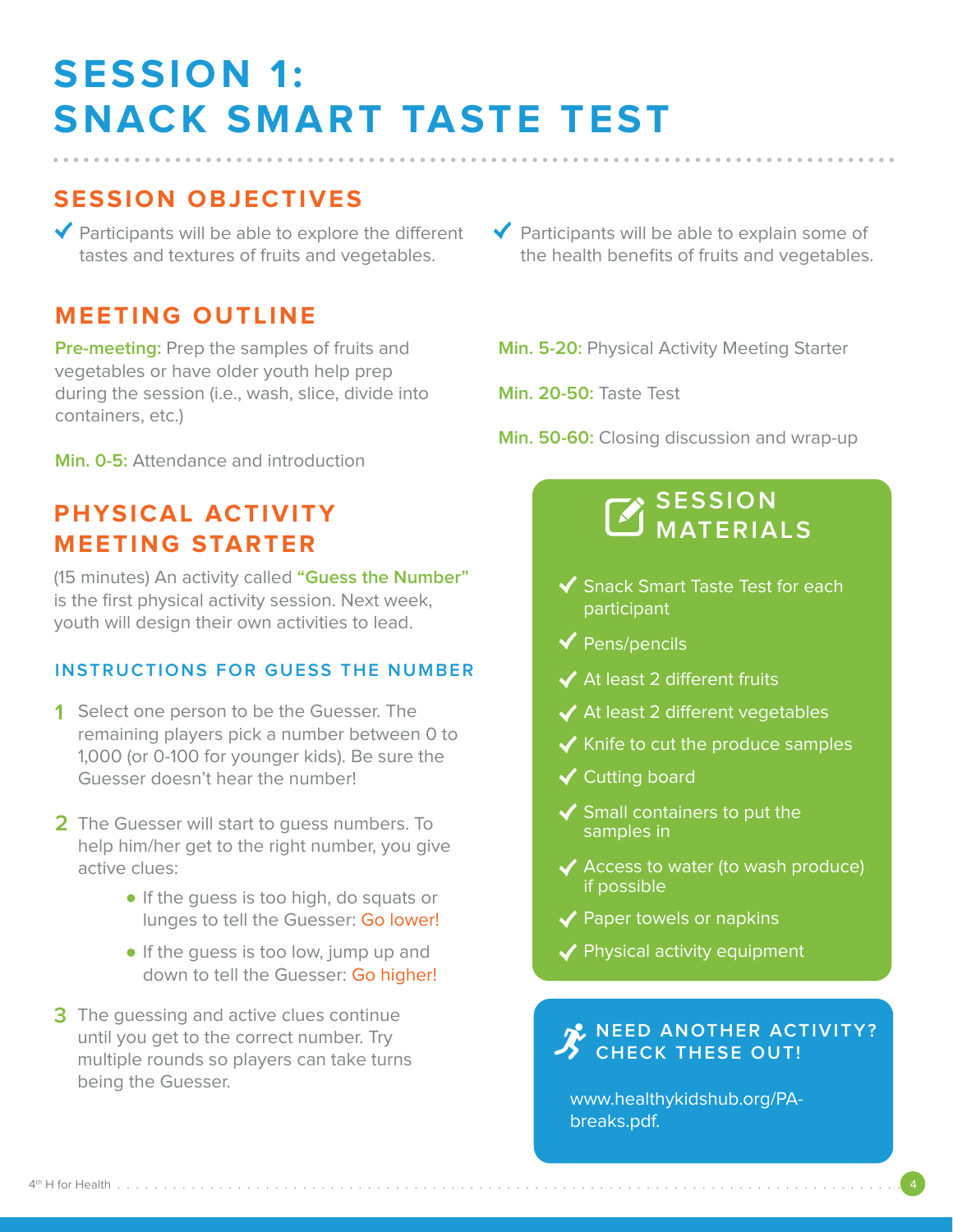### **MAIN ACTIVITY TASTE TEST**

30 Minutes **TIME TO COMPLETE ACTIVITY**

## **ACTIVITY BACKGROUND**

This activity allows youth to learn about different fruits and vegetables and discover their favorites. Fruits and vegetables are a vital part of a healthy diet: they provide important **nutrients** such as **vitamins**, **minerals, and fiber, as well as water**. Foods that contain fiber and water help us feel full. Ninety-eight percent of American children do not reach the recommended daily servings of fruits and vegetables. This Taste Test exposes students to new flavors and textures of a variety of fruits and vegetables. It also provides students an opportunity to try their hand at recordkeeping and can be used as an example of why recordkeeping is important when conducting experiments.

**...................................................................................**

### **OPENING QUESTIONS**

- **What fruits and vegetables do you like?**
- **Why are fruits and vegetables important to eat?**
- **What are some of the health benefits of fruits and vegetables?**
- **What are different ways to describe the flavor and texture of fruits and vegetables?**

### **DIRECTIONS**

- **1 4** Before beginning the taste test, ask the students to list off fruits and vegetables they know. Ask them what their favorites are. Identify some less common fruits and vegetables and discuss which ones they've tried.
- **2** Give a Taste Test sheet (page 7) to each participant (or complete the activity together using one sheet).
- **3** Have participants guess the name of each sample. Create more of a challenge by having them close their eyes!
- 4 Mark an 'X' in the table next to the words that best describe each sample. Explain the importance of data sheets and recordkeeping when conducting an experiment.
- **5** For older participants, ask them if they know what nutrients the different fruits and vegetables contain. Do the nutrients differ by color? Have older participants help you explain the health benefits of fruits and vegetables to the younger participants.
- **6** Vote on the sample most liked by the club.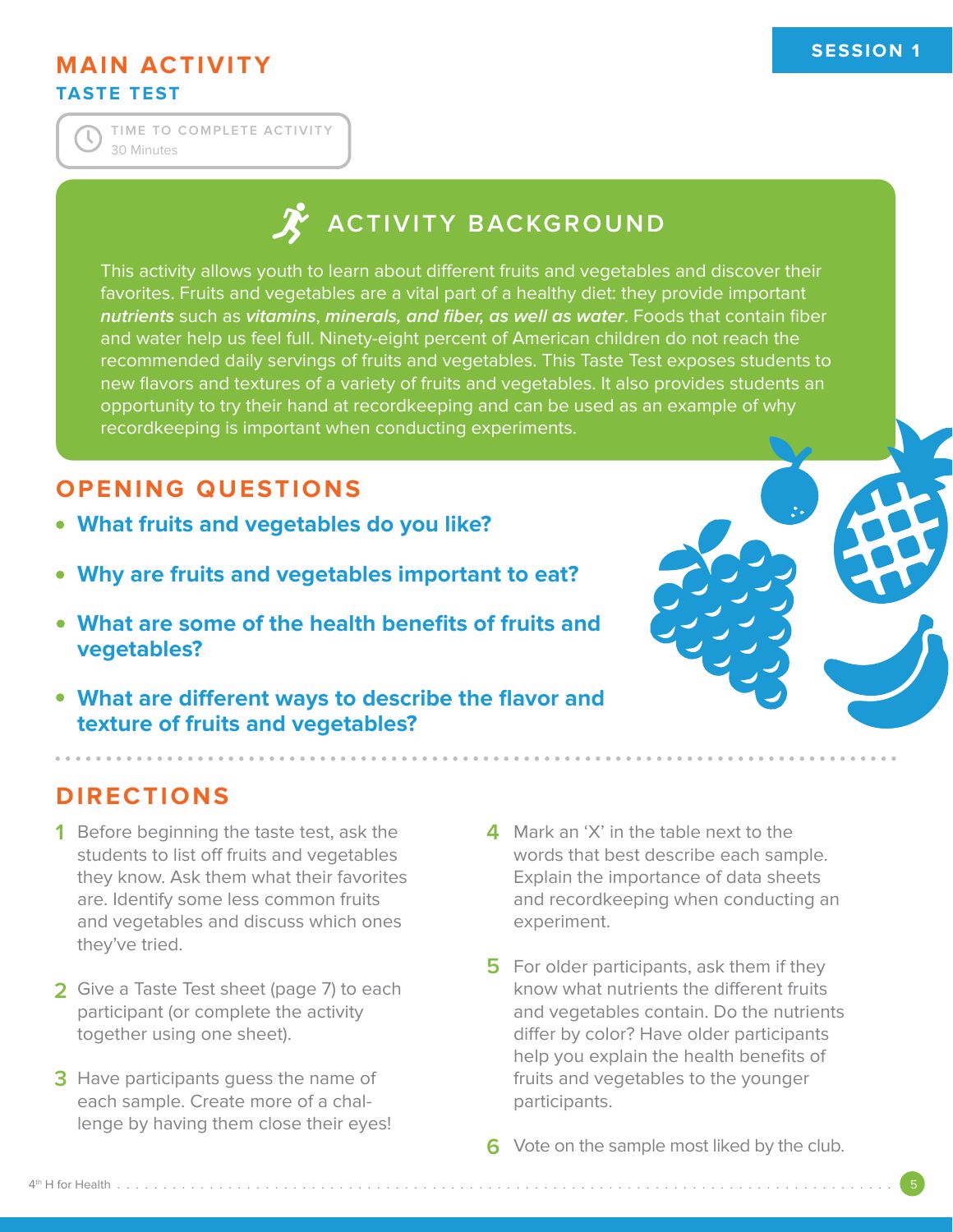### **CLOSING DISCUSSION**

- **What were your favorite fruits and vegetables?**
- **What textures and flavors did you like best?**
- **What surprised you about any of the samples?**
	- $\blacktriangleright$  Being open-minded and trying new things can allow you to develop new tastes!
- **Why is it important to eat fruits and vegetables?**
	- ◆ Fruits and vegetables provide important nutrients such as fiber, vitamins, and minerals.
	- They also contain lots of water!

**PHOTO** OF **KID** EATING

Fruits and vegetables help us feel full because they contain fiber.



**...................................................................................**

### **How can you be sure to eat more fruits and vegetables during the day?**

◆ Examples: Eating grapes instead of chips, or eating a peach as an afterschool snack instead of a treat from the vending machine.

### **Where are other places you can try new fruits and vegetables?**

- $\blacklozenge$  At school lunch, try a new fruit or vegetable to go with your meal, such as cantaloupe or beets.
- $\blacklozenge$  At the farmer's market, ask farmers for samples of different fruits and vegetables.
- ◆ At a restaurant you can order a new dish that has fruits or vegetables.

### **In what other situations would trying new things be a good idea?**

 $\blacktriangleright$  When you are shopping with a parent at the grocery store. You can even ask what fruits and vegetables are in season and how to select ripe produce.

When you are preparing food at home.



**FRUIT**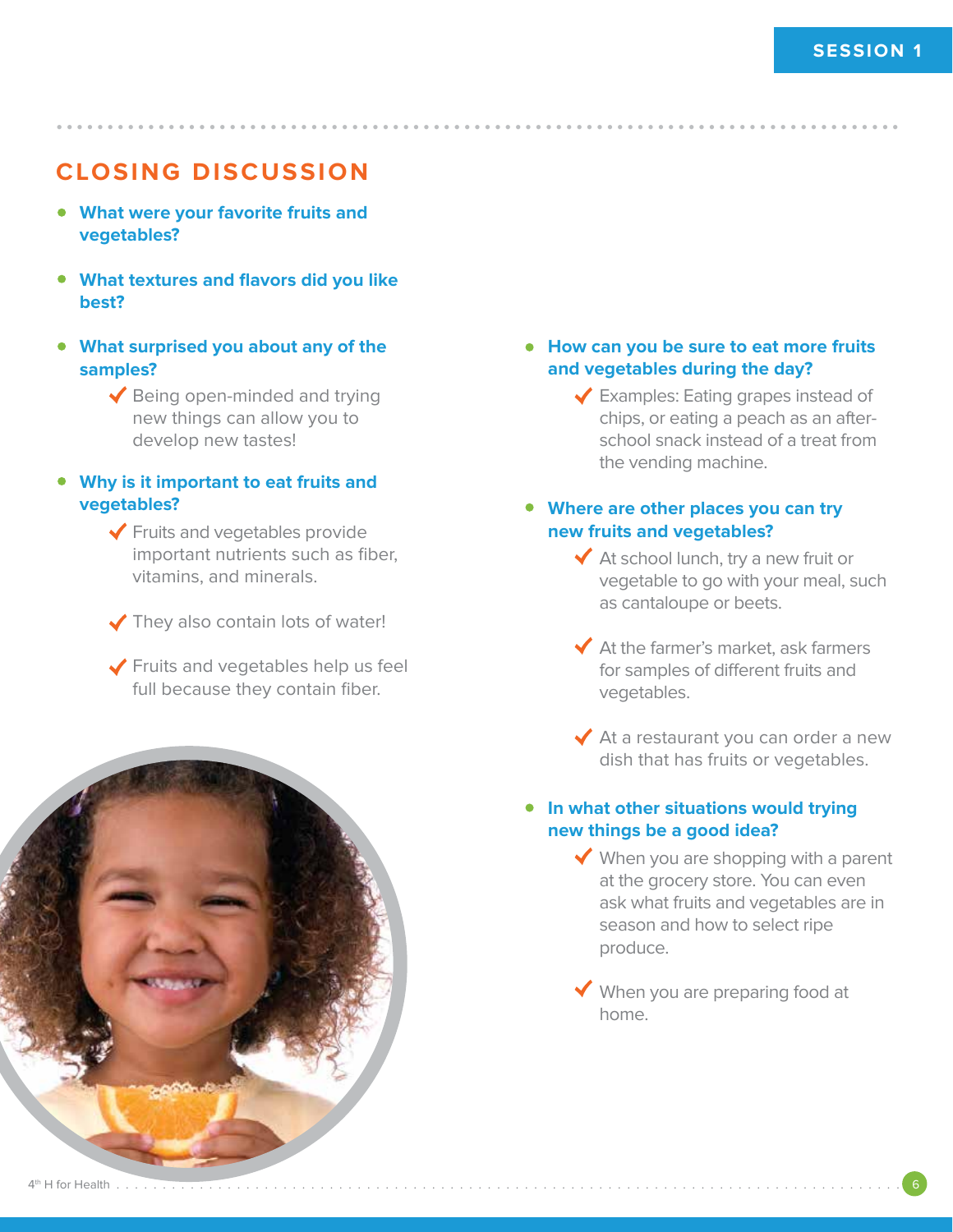

There are hundreds of fruits and vegetables: from apples and blackberries to yams and zucchini. With this taste test, 4-H'ers can try unfamiliar fruits and vegetables and discover new favorites!

1. Wash and slice samples of fruits and vegetables.

2. Give a taste test sheet to each club member, or complete the activity together using one sheet.

3. Have club members guess the name of each sample. Create more of a challenge by having them close their eyes!

- 4. Mark an 'X' in the table next to the words that best describe each sample.
- 5. Vote on the sample most liked by the club.

|                   |                 | <b>FRUITS</b>   |                 | <b>VEGETABLES</b> |                 |                 |
|-------------------|-----------------|-----------------|-----------------|-------------------|-----------------|-----------------|
|                   | <b>SAMPLE A</b> | <b>SAMPLE B</b> | <b>SAMPLE C</b> | <b>SAMPLE A</b>   | <b>SAMPLE B</b> | <b>SAMPLE C</b> |
| <b>CRUNCHY</b>    |                 |                 |                 |                   |                 |                 |
|                   |                 |                 |                 |                   |                 |                 |
| <b>SWEET</b>      |                 |                 |                 |                   |                 |                 |
| <b>SOUR</b>       |                 |                 |                 |                   |                 |                 |
| <b>JUICY</b>      |                 |                 |                 |                   |                 |                 |
| <b>BITTER</b>     |                 |                 |                 |                   |                 |                 |
| <b>YUMMY</b>      |                 |                 |                 |                   |                 |                 |
| <b>RIPE</b>       |                 |                 |                 |                   |                 |                 |
| <b>SLIPPERY</b>   |                 |                 |                 |                   |                 |                 |
| <b>CHEWY</b>      |                 |                 |                 |                   |                 |                 |
| <b>BLAND</b>      |                 |                 |                 |                   |                 |                 |
| <b>SURPRISING</b> |                 |                 |                 |                   |                 |                 |
| <b>OTHER</b>      |                 |                 |                 |                   |                 |                 |

### **FAVORITE FRUIT**

### **FAVORITE VEGETABLE**

**Research shows that the more times kids taste new foods, the better they like them. Encourage kids to keep trying new foods, they might be pleasantly surprised!**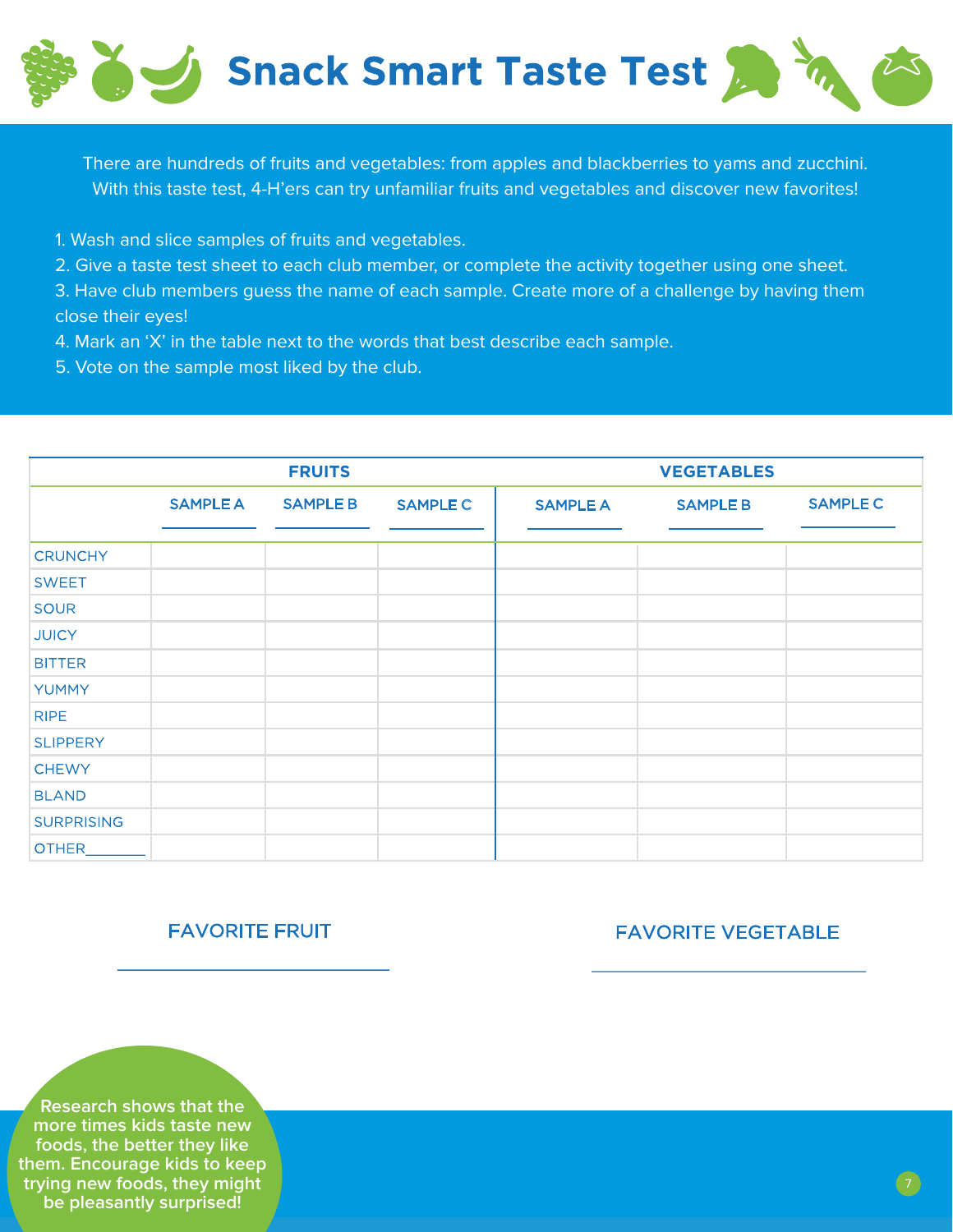# **SESSION 2: MOVE MORE ACTIVITY PLAN ...................................................................................**

### **SESSION OBJECTIVES**

 $\blacktriangledown$  Participants will be able to design and lead a 5-15 minute physical activity session at club meetings.

### **MEETING OUTLINE**

**Pre-meeting:** Gather available physical activity equipment

**Min. 0-5:** Attendance and introduction

### **PHYSICAL ACTIVITY MEETING STARTER**

- (5 minutes) Play the 'As If' Game: Read sen-**1** tence aloud and have the youth act out each sentence for 30 seconds. For example:
	- "Jump in place as if you are popping popcorn!"
	- "Sprint in place as if you are in the Olympics!"
	- "March in place as if you are in a marching band!"
	- Make up activities relevant to your area (e.g. fishing, picking apples, surfing, etc.)
	- Try mixing up the directions every 30 seconds.
- 2 (5 minutes) Play Mathletes: Have the youth stand up and act out math equations. For example, "Take 3 steps in place, 2 times. How many steps did you take in total?" or "Hop up and down 10 minus 3 times!"
- (5 minutes) Play 'Sports Shout-Out': Have the youth **3** stand up. Call out different sport actions for them to perform, like jumping over hurdles or dribbling a soccer ball. Have the youth act out those actions for 15 to 30 seconds each.
- $\blacktriangledown$  Participants will be able to understand the importance of being physically active.
- **Min. 5-20:** Physical Activity Meeting Starter
- **Min. 20-55:** Move More Activity Plan
- **Min. 55-60:** Closing discussion and wrap-up

### **SESSION MATERIALS**

- $\blacklozenge$  Activity Plan template sheets for each student or groups of students
- $\blacklozenge$  Pens/pencils
- $\blacktriangledown$  Physical activity equipment that you will have accessible at each session (e.g. jump ropes, balls, cones, etc.)

### **NEED IDEAS FOR PHYSICAL ACTIVITY?**

**Check out the Healthy Kids Hub:** www.healthykidshub.org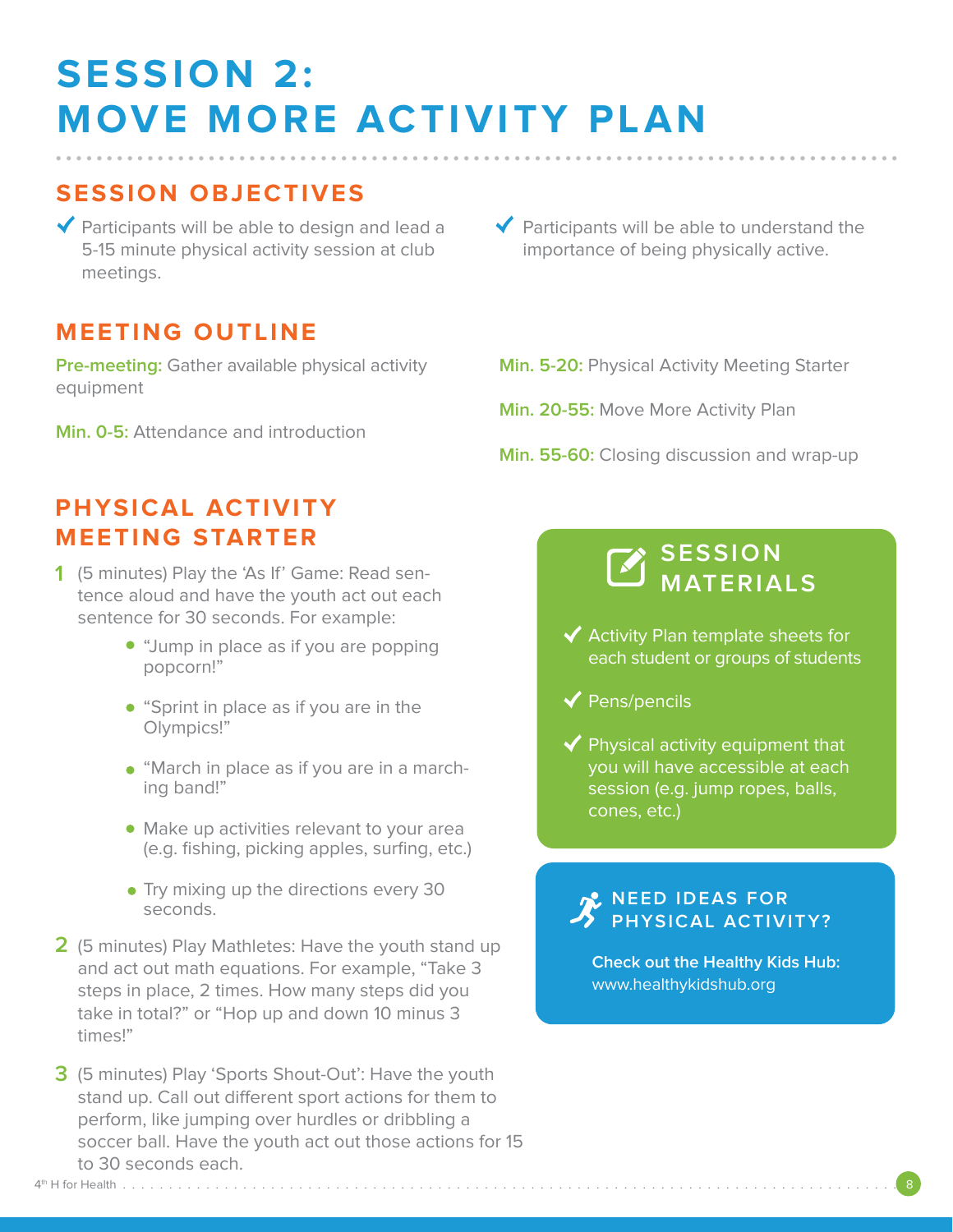### **MAIN ACTIVITY MOVE MORE ACTIVITY PLAN**

35 Minutes **TIME TO COMPLETE ACTIVITY**

# **ACTIVITY BACKGROUND**

The physical activity session the group just completed is an example of what the youth will be designing today. Being physically active is vital to keeping our bodies healthy. Not only does it strengthen our heart and muscles, research shows that kids who get more exercise perform better in school. Adding just 15 minutes of physical activity can help youth achieve the recommended 60 minutes per day. Less than half of school-aged children and only about 10% of teenagers meet the recommendation. Physical activity can be performed throughout the day; it does not need to happen all at once. The activities will expose the youth to new and creative ways to move, while helping them reach the 60-minute goal.

### **WHEN HELPING THE YOUTH DESIGN THESE ACTIVITIES, THERE ARE A FEW IMPORTANT THINGS TO KEEP IN MIND:**

- Encourage activities that are non-competitive, fun, **1** and inclusive.
- **2** Try to have activities that involve everyone and keep all the youth moving. For example, if the activity involves a relay, have those that are waiting their turn do jumping jacks or run in place.
- Avoid activities that require long explanations or a **3** lot of set-up, since you only have 15 minutes. Be sure to make the most of it!
- 4 Having trouble getting started? Think of common games such as Red Light/Green Light or Simon Says and change the directions to make it more active.

### **DID YOU KNOW?**

Putting math in real-world contexts may help kids better understand concepts. Some studies suggest that combining movement with learning even elicits changes in brain activity that help kids learn more effectively!

### **OPENING QUESTIONS**

- **Why is physical activity important?**
- **How much physical activity do you get each day?**
	- **What activities do you do? Consider all they ways you stay active at home, school, and during afterschool or summer activities.**
- **What types of foods can you eat for your body to have the energy it needs to be active?**

**...................................................................................**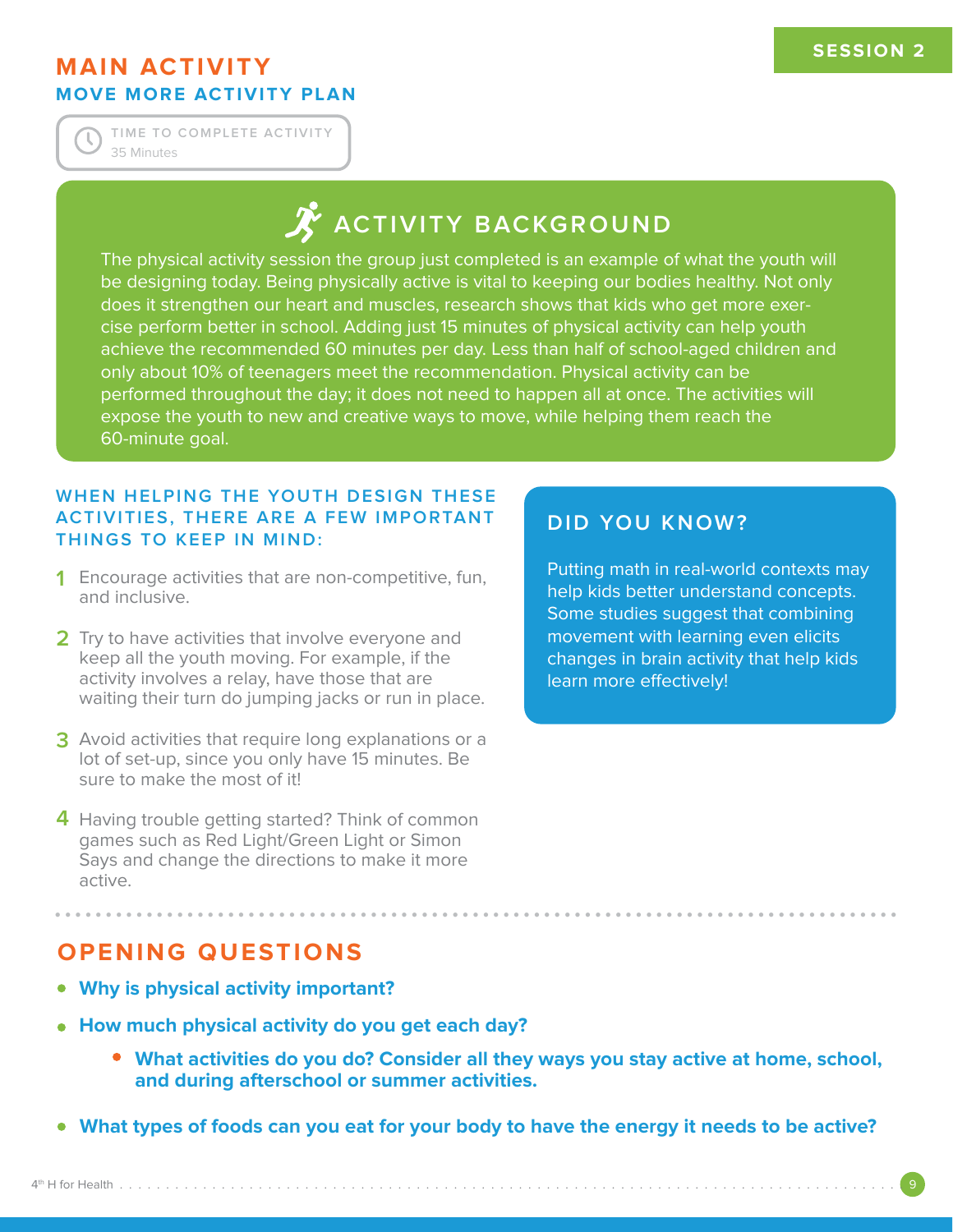### **DIRECTIONS**

- **1** Create groups of students who will design a physical activity together and lead it, starting with today's session.
	- There are 4 more sessions, each with 15 minutes of activity. Divide youth into groups accordingly. Consider having the older participants design longer sessions (15 minutes) and younger participants design shorter ones (5 minutes).
- **2** Explain that any of the equipment can be used for the sessions. Challenge the older participants to design activities without the equipment.



- **3** Explain to the youth that their sessions are required to:
	- meet the designated time length
	- include everyone

**...................................................................................**

• keep everyone moving as much as possible

Make it more of a challenge for older youth by giving them more requirements to meet (make 5 of the 15 minutes harder exercises, teach the younger participants a new skill as part of the session, etc.).

- **4** (15 minutes) Give each group an Activity Plan Template sheet to complete, and work with the youth to design their activity sessions. For younger youth, skip the Template sheet and have them verbally explain their activity.
- **5** (5 minutes) Have the students practice leading the physical activity sessions in small groups.
- (15 minutes) Select one group to lead **6** their activity for the whole group. Save completed Template sheets so that remaining groups can lead the activity at future meetings.

### **CLOSING DISCUSSION**

- **What did you learn from designing these physical activity sessions?**
- **How can you use what you learned today at home?**
	- How can you incorporate these activities into your daily routine?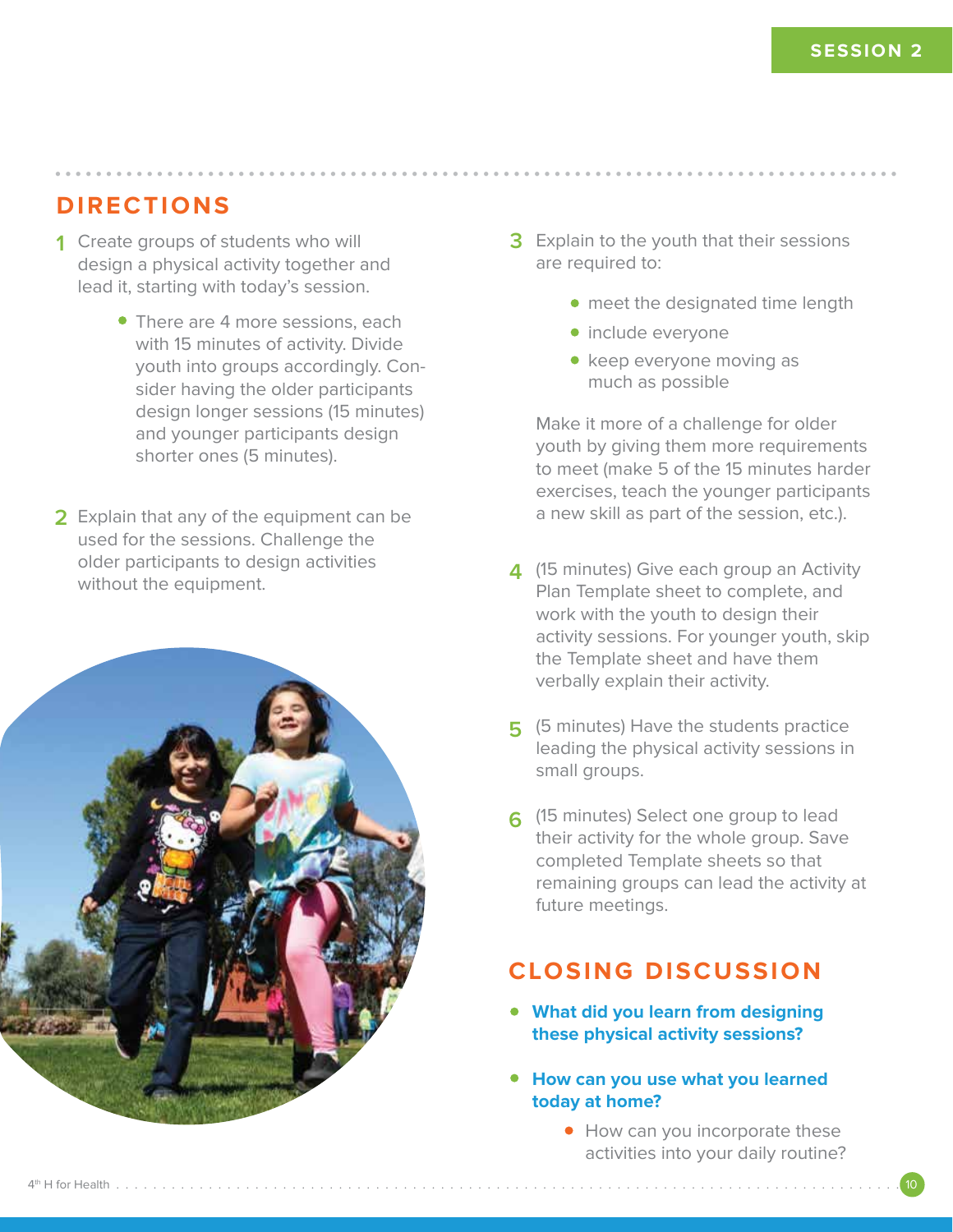# **ACTIVITY PLAN TEMPLATE SHEET**

| <b>ACTIVITY NAME:</b><br><u> 1989 - Andrea Andrew Maria (h. 1989).</u>                                                                                                                                                                                                                                                                                                                |
|---------------------------------------------------------------------------------------------------------------------------------------------------------------------------------------------------------------------------------------------------------------------------------------------------------------------------------------------------------------------------------------|
|                                                                                                                                                                                                                                                                                                                                                                                       |
|                                                                                                                                                                                                                                                                                                                                                                                       |
|                                                                                                                                                                                                                                                                                                                                                                                       |
| DIRECTIONS: 1                                                                                                                                                                                                                                                                                                                                                                         |
| $\overline{\mathbf{2}}$ , and $\overline{\mathbf{2}}$ , and $\overline{\mathbf{2}}$ , and $\overline{\mathbf{2}}$ , and $\overline{\mathbf{2}}$ , and $\overline{\mathbf{2}}$ , and $\overline{\mathbf{2}}$ , and $\overline{\mathbf{2}}$ , and $\overline{\mathbf{2}}$ , and $\overline{\mathbf{2}}$ , and $\overline{\mathbf{2}}$ , and $\overline{\mathbf{2}}$ , and $\overline{\$ |
| 3                                                                                                                                                                                                                                                                                                                                                                                     |
|                                                                                                                                                                                                                                                                                                                                                                                       |
|                                                                                                                                                                                                                                                                                                                                                                                       |

### **DIAGRAM (IF NEEDED):**



### **DOUBLE-CHECK YOUR GAME:**

| 1 Is everybody moving? $\Box$ YES $\Box$ NO                                       |  |  |
|-----------------------------------------------------------------------------------|--|--|
| <b>2</b> Is the game non-competitive (nobody is eliminated)? $\Box$ YES $\Box$ NO |  |  |
| <b>3</b> Is it making you breathe harder? $\Box$ YES $\Box$ NO                    |  |  |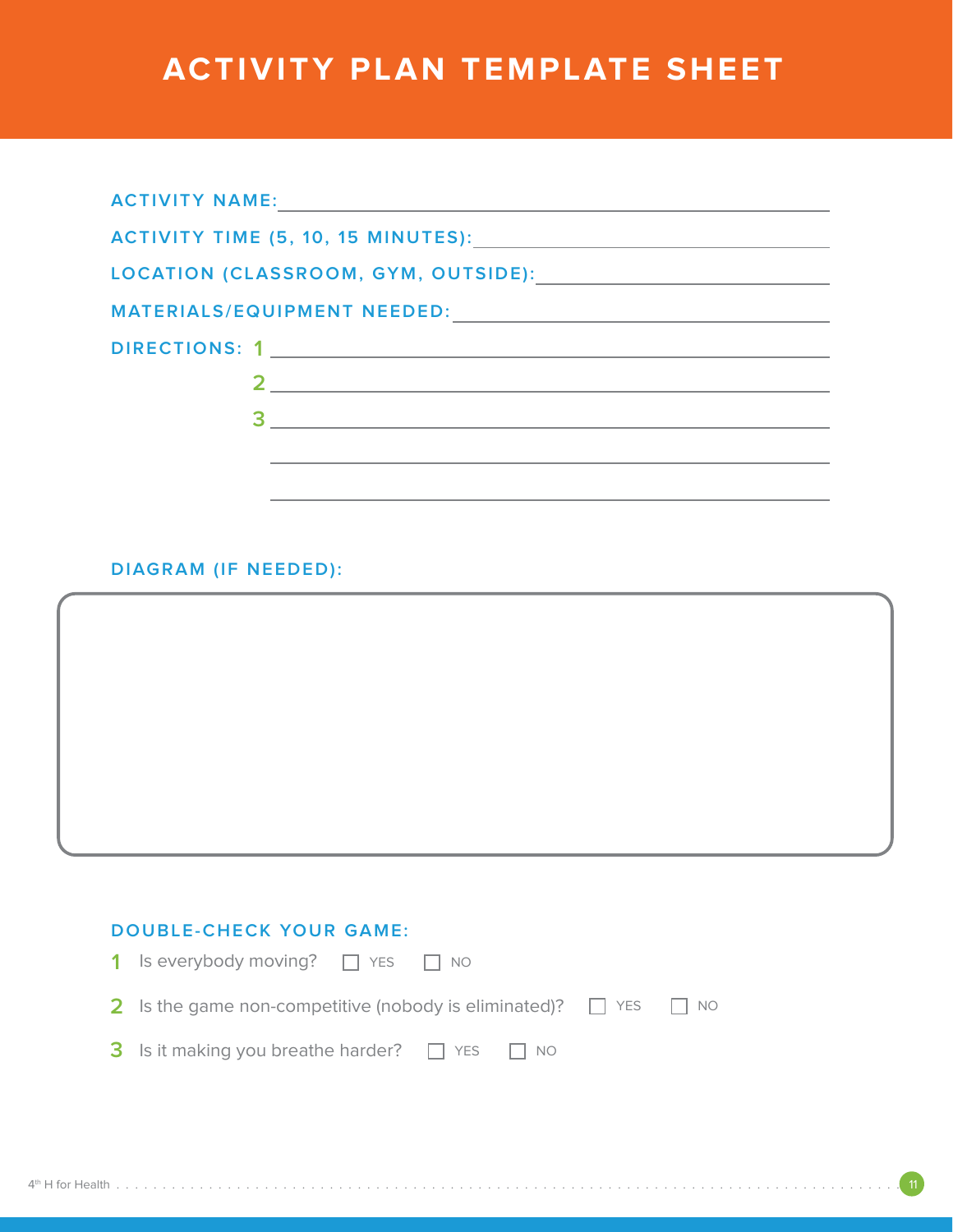# **SESSION 3: FUEL FOODS & SUGAR DETECTIVES ...................................................................................**

### **SESSION OBJECTIVES**

 $\blacktriangledown$  Participants will learn the health benefits of different kinds of foods and beverages.

### **MEETING OUTLINE**

**Pre-meeting:** Cut out the Activity Cards. Gather the materials needed for the Sugar Detectives activity, including calculating how many teaspoons of sugar are in each container (\*see sugar conversion below). Older youth can do this with you during the activity.

 $\blacktriangleright$  Participants will be able to determine the amount of sugar in a variety of common beverages.

**Min. 0-5:** Attendance and introduction

**Min 5-30: Fuel Forward Activity** 

**Min. 30-55:** Sugar Detectives

**Min. 50-60:** Closing discussion and wrap-up

### **SUGAR CONVERSION**

1. Use the nutrition facts label on each drink to find the grams of sugar.

| Nutrition Facts                    |                  |     |               |
|------------------------------------|------------------|-----|---------------|
| Serving Size: 8 fl. oz (240 mL)    |                  |     |               |
| <b>Servings Per Container: 2.5</b> |                  |     |               |
| Amount Per Serving                 |                  |     |               |
| <b>Calories</b>                    | 100              |     |               |
|                                    |                  |     | % Daily Value |
|                                    |                  |     |               |
| <b>Total Fat</b>                   | 0g               |     | በ%            |
| <b>Sodium</b>                      | 35 <sub>mg</sub> |     | 2%            |
| <b>Total Carbohydrate</b>          |                  | 27a |               |
| <b>Sugars</b>                      | 27 <sub>q</sub>  |     |               |

2. Check the number of servings per container. If there's more than one, multiply the grams of sugar by the number of servings to get the total amount.

3. Convert the total grams to teaspoons or packets:



### **SESSION MATERIALS**

 $\blacktriangledown$  Fuel Forward Activity cards

- ◆ Sugar Detectives handout
- $\blacktriangleright$  Empty drink containers, such as sports drinks, a juice pouch, soda, and iced tea with the nutrition facts label still attached
	- Include an empty bottle of water
	- For clarity, do not include 100% fruit juice or milk
- $\checkmark$  Sugar (packets or bag of sugar & measuring spoons)

4. Note the total teaspoons of sugar for each drink to reference during the Activity.

Example: A 20 oz. soda contains **27** grams of sugar per serving. There are **2.5** servings per container. So, **27 x 2.5** = **67.5 grams total.** To get the number of teaspoons, divide the total by **4**. So, there are **17** teaspoons of sugar (**67.5/4=17**) in one bottle.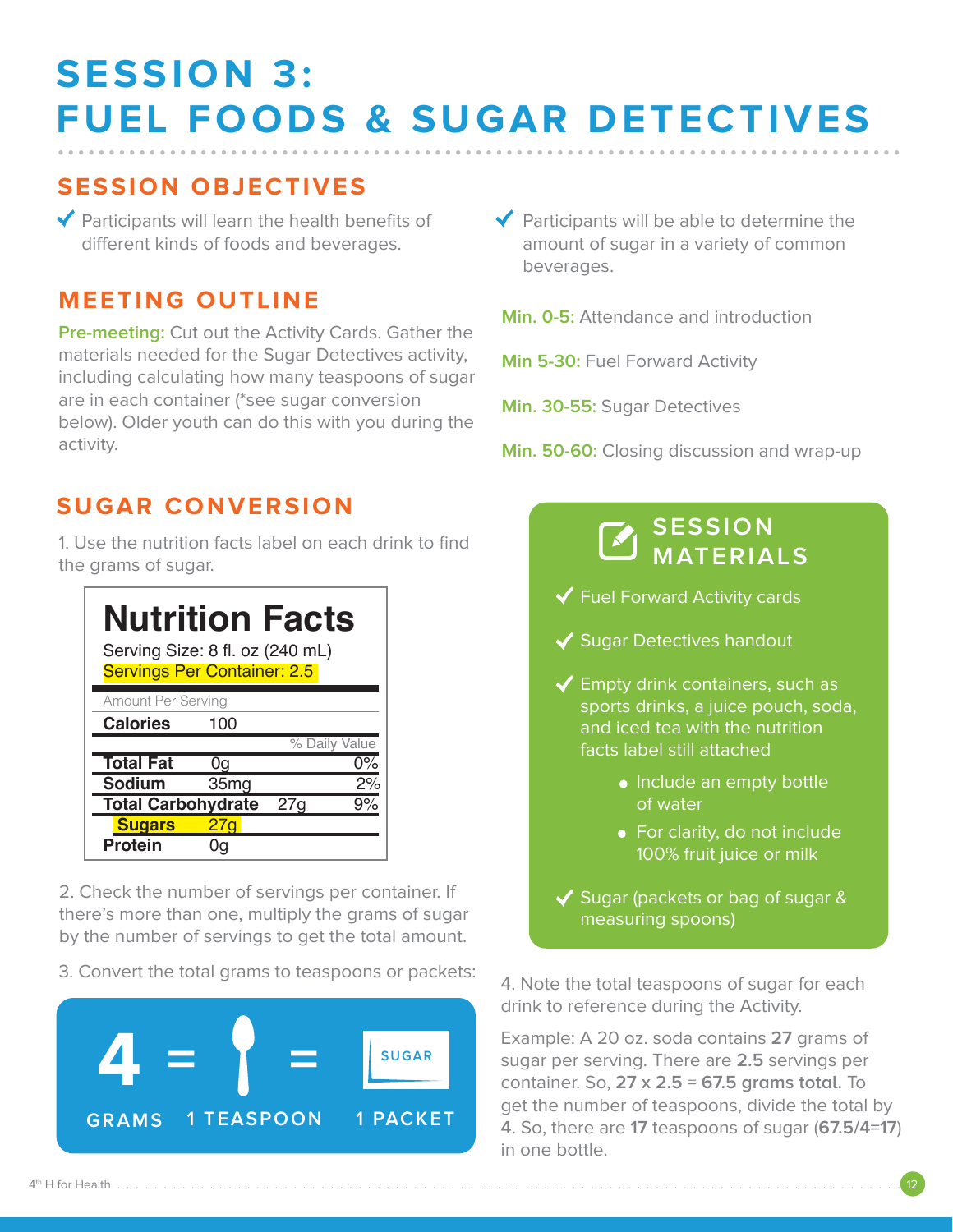### **MAIN ACTIVITY FUEL FOODS & SUGAR DETECTIVES**

50 Minutes **TIME TO COMPLETE ACTIVITIES**

# **ACTIVITY BACKGROUND**

This session has two activities. The Fuel Forward activity teaches youth the difference between foods that provide energy AND are nutritious (Fuel Foods), and foods that only provide energy (Treat Foods). Participants will first learn how the two groups of foods differ, and then they'll play an active game with the Fuel Forward Activity cards to reinforce the message. In the second activity, Sugar Detectives, you'll discuss sugar-sweetened beverages and the amount of sugar that we unknowingly drink when we consume these beverages. Many know that there is sugar in desserts and candy, but few know that almost half of the added sugar in our diets comes from drinks!

### **OPENING QUESTIONS**

- **Do you know what kinds of foods help our bodies grow strong and healthy?**
- **Do you know how much sugar is in the beverages you drink? ...................................................................................**

### **DIRECTIONS - ACTIVITY #1**

- **1** Pass out one Fuel Forward Activity Card to each student.
- 2 Explain that you're going to talk about two types of foods: "Fuel Foods" and "Treat Foods". Explain that all foods give us energy. We need this energy so our brains can think, our lungs can breathe, our heart can beat, and our muscles can move.
- **Fuel Foods** (and drinks) give us energy, but they also give us other things our bodies need to be **3** healthy and strong. Fuel Foods give us vitamins, minerals, protein, healthy fats, fiber, and water, and these things are extremely important for our bodies. We need them every day to grow strong.
- 4 Ask if anyone thinks they have a Fuel Food card. If so, what benefits does their food provide? Youth should see the benefits on their card (e.g. vitamins & minerals, protein, etc.) Let students share their cards until you've covered all five benefits (see below). Treat Food cards will be addressed later.
	- Vitamins & Minerals boost our immune system so that our bodies can fight off colds, make sure our bodies grow and develop the way it should, and help all our organs do their jobs.
	- **Protein is needed by our bodies to keep our organs working properly and to build strong muscles.**
	- Fiber helps to keep our stomachs and the rest of our digestive system healthy. The digestive system is the part of the body that processes the food we eat. Fiber also helps us feel full and gives us long-lasting energy.
	- Healthy Fats protect our hearts and keep them strong so they can beat and pump our blood.

4th H for Health . . . . . . . . . . . . . . . . . . . . . . . . . . . . . . . . . . . . . . . . . . . . . . . . . . . . . . . . . . . . . . . . . . . . . . . . . . . . . . . . . . . . 13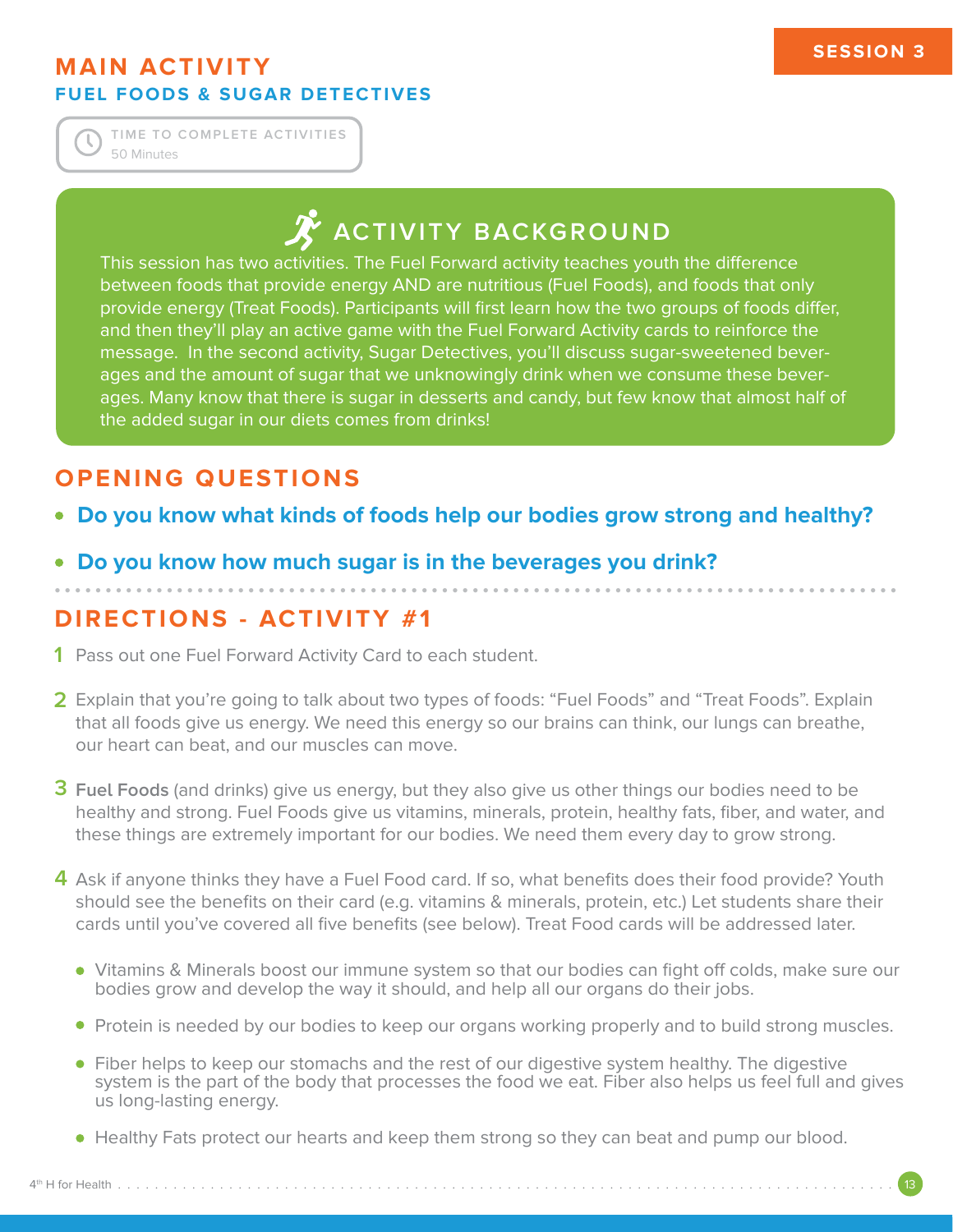- **5** Ask if anyone can guess something that you need to drink every day to stay healthy.
	- Water is vital to our health! We need water to make sure all of the vitamins, minerals, and other nutrients we get from eating Grow Foods can get to the different parts of our bodies. If we don't drink enough water, we can become dehydrated, making us tired and weak. Most Fuel Foods, especially fruits and vegetables, contain water. So, when we eat these foods we help our bodies stay hydrated!
- **Treat Foods** (and drinks) also give us energy, but they don't give our bodies any of the other bene-**6** fits (vitamins, minerals, protein, fiber, etc.) that we get from Fuel Foods. So, they don't give us the nutrients we need to grow in a healthy way. Since we can only eat so much food in a day, the more Treat Foods we eat, the less likely we are to eat enough Fuel Foods. This means our bodies will miss out on the things it needs to grow strong and stay healthy.
- Ask if anyone has a Treat Food card. What is it? **7**
- 8 Now prepare the group to play the Fuel Forward game. The goal of the game is to play Activity Cards that allow you to take steps and move forward. An Activity Card lets you take a step when it's a food that helps you grow healthy (Fuel Food). Teams that complete 10 steps win! Two teams get 12 cards each (or 1 page), some cards will be Fuel Foods and some will be Treat Foods. Each card lists the different benefits that the food contains. For each benefit, players will act out the corresponding action. Some cards have more than one benefit, so players get to do all the actions on the card. Read the actions aloud and have kids practice what to do for each one.

### **ACTIVITY CARDS: BENEFITS & ACTIONS**

**VITAMINS & MINERALS:** Hop on one foot for 10 seconds, then take 1 step **FIBER:** Do 10 jumping jacks, then take 1 step **PROTEIN:** Do a squat, then take 1 step **HEALTHY FATS:** Stomp your feet twice, then take 1 step **WATER:** Pretend to swim for 10 seconds, then take 1 step **ENERGY:** Run in place for 10 seconds, but DON'T take any steps

- **9** How to play the Fuel Forward game:
	- Divide the youth into two teams.
	- Distribute 12 cards to each team. Have teams start at the same time by drawing a card to play from the top of the deck.
		- For younger players, keep the cards and read them aloud, alternating one for each team.
	- All players on the team do the actions on the card to move forward.
	- Teams continue to draw cards at the same time until one team has taken 10 steps forward. If neither team reaches 10 steps in the first round, shuffle and redistribute the cards.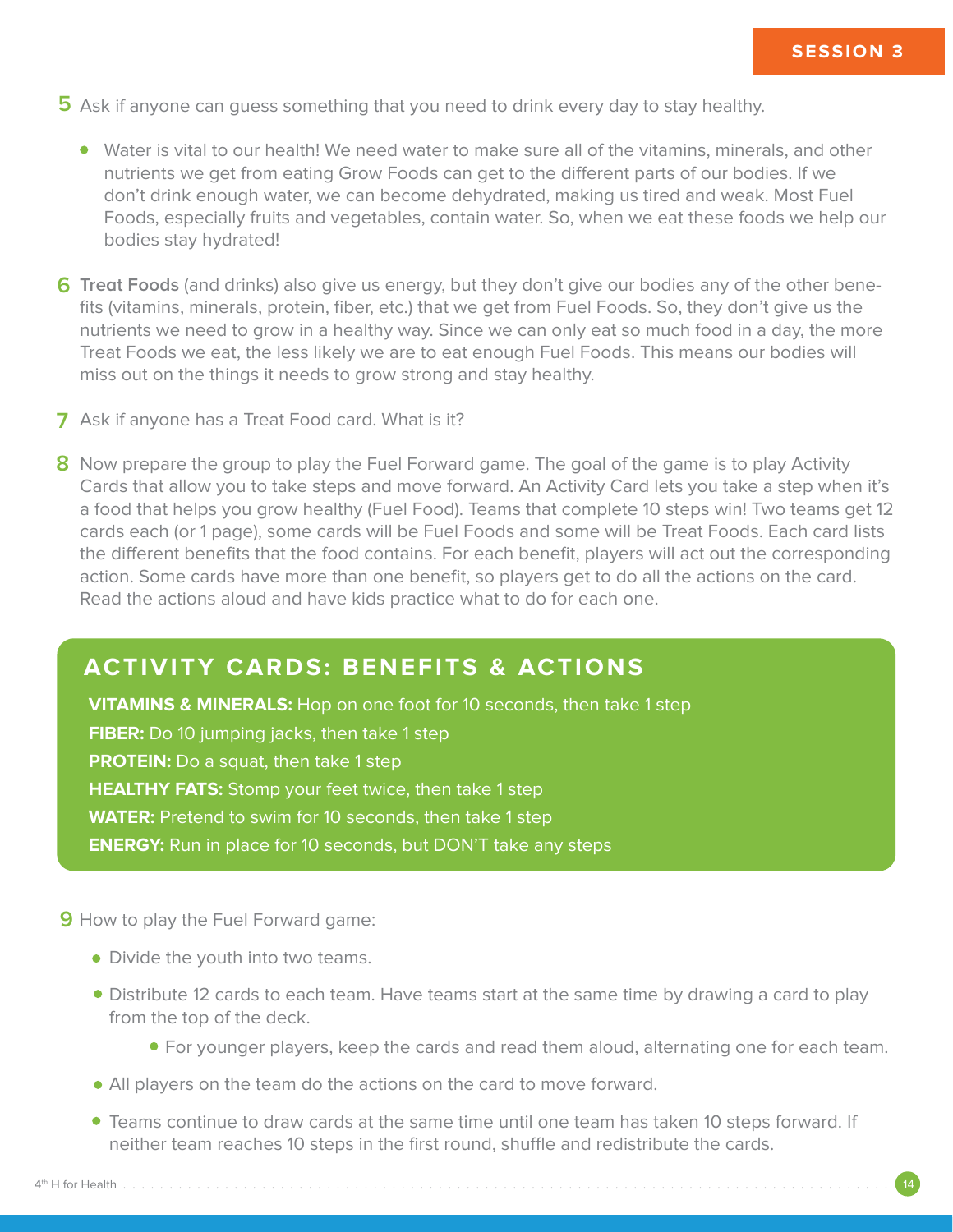# **ACTIVITY CARDS**

 $\overline{\phantom{a}}$  $\overline{\phantom{a}}$ 

 $\overline{\phantom{a}}$  $\overline{\phantom{a}}$ 

 $\overline{1}$ I I

> J. J.



 $Q<sup>I</sup>Q$ 

**WATER** SWIM +1 step

**CANDY**





**ENERGY** RUN IN PLACE for 10 seconds

**VITAMINS & MINERALS** HOP ON ONE FOOT +1 step **FIBER**

 DO 10 JUMPING JACKS +1 step **PROTEIN** DO A SQUAT +1 step

### **DONUTS**



**ENERGY** RUN IN PLACE for 10 seconds

### **BROCCOLI**



**ENERGY** RUN IN PLACE for 10 seconds

**VITAMINS & MINERALS** HOP ON ONE FOOT +1 step

**FIBER** DO 10 JUMPING JACKS +1 step

**WATER** SWIM +1 step

### **MILK**



**ENERGY** RUN IN PLACE for 10 seconds

**VITAMINS & MINERALS** HOP ON ONE FOOT +1 step

> **PROTEIN** DO A SQUAT +1 step

> > **WATER** SWIM +1 step

### **COOKIES**

**ENERGY** RUN IN PLACE for 10 seconds



**ENERGY** RUN IN PLACE for 10 seconds

### **CUCUMBERS**



**ENERGY** RUN IN PLACE for 10 seconds

**VITAMINS & MINERALS** HOP ON ONE FOOT +1 step

**FIBER** DO 10 JUMPING JACKS +1 step

> **WATER** SWIM +1 step





**ENERGY** RUN IN PLACE for 10 seconds

**VITAMINS & MINERALS** HOP ON ONE FOOT +1 step

**PROTEIN** DO A SQUAT +1 step

**HEALTHY FATS** STOMP +1 step



**ENERGY** RUN IN PLACE for 10 seconds

**VITAMINS & MINERALS** HOP ON ONE FOOT +1 step

**FIBER** DO 10 JUMPING JACKS +1 step

> **WATER** SWIM +1 step



RUN IN PLACE for 10 seconds

**& MINERALS** HOP ON ONE FOOT +1 step **FIBER**

 DO 10 JUMPING JACKS +1 step **WATER** SWIM +1 step

# **STRAWBERRIES**



**ENERGY**

**VITAMINS**

# **FRUIT DRINK**



**ENERGY** RUN IN PLACE for 10 seconds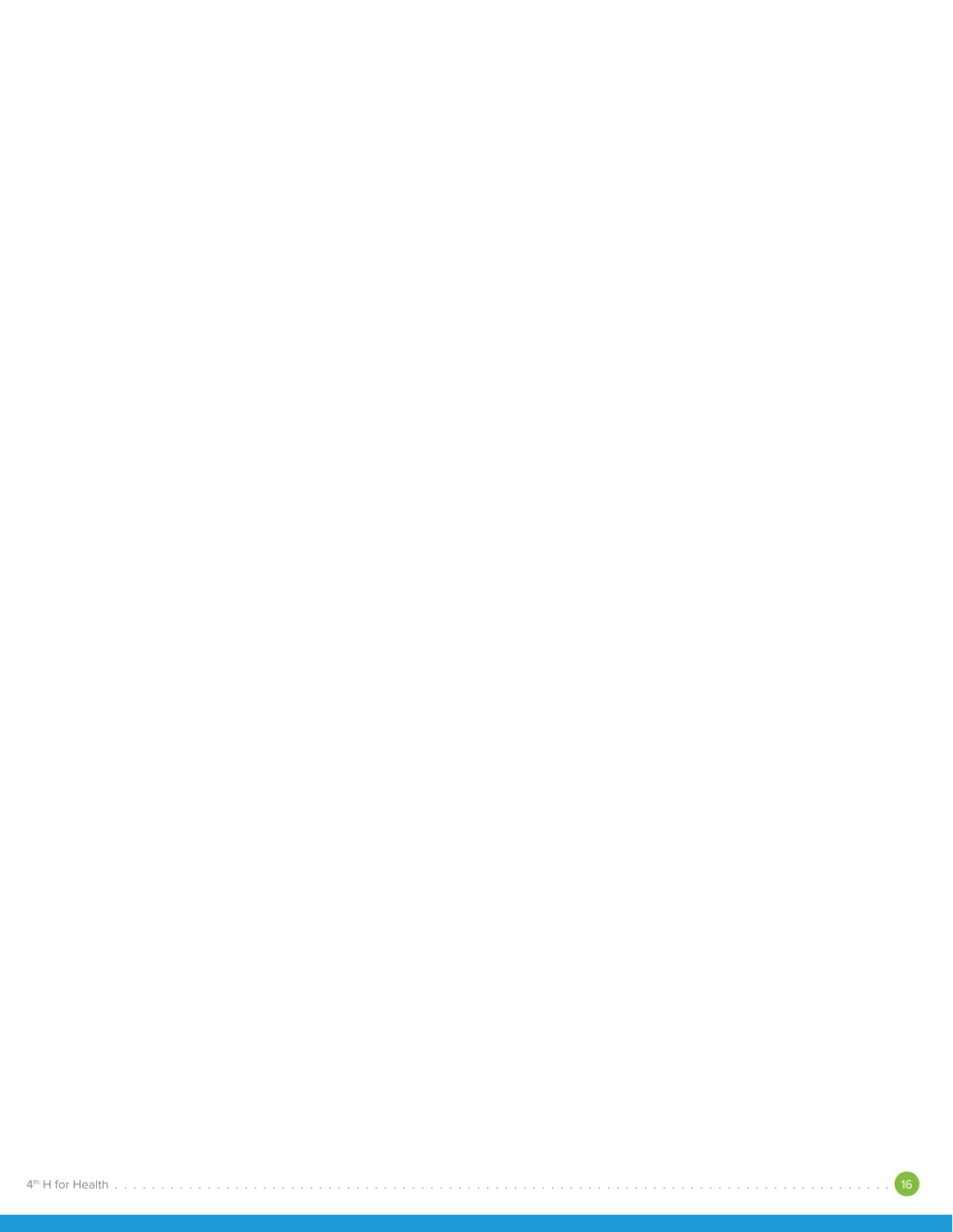# **ACTIVITY CARDS**



**ENERGY** RUN IN PLACE for 10 seconds

> $\overline{\phantom{a}}$  $\overline{\phantom{a}}$

**VITAMINS & MINERALS** HOP ON ONE FOOT +1 step

**FIBER** DO 10 JUMPING JACKS +1 step

> **WATER** SWIM +1 step



**ENERGY** RUN IN PLACE for 10 seconds

**VITAMINS & MINERALS** HOP ON ONE FOOT +1 step

**FIBER** DO 10 JUMPING JACKS +1 step

> **HEALTHY FATS** STOMP +1 step



**ENERGY** RUN IN PLACE for 10 seconds



**ENERGY** RUN IN PLACE for 10 seconds

**VITAMINS & MINERALS** HOP ON ONE FOOT +1 step

**FIBER** DO 10 JUMPING JACKS +1 step

> **WATER** SWIM +1 step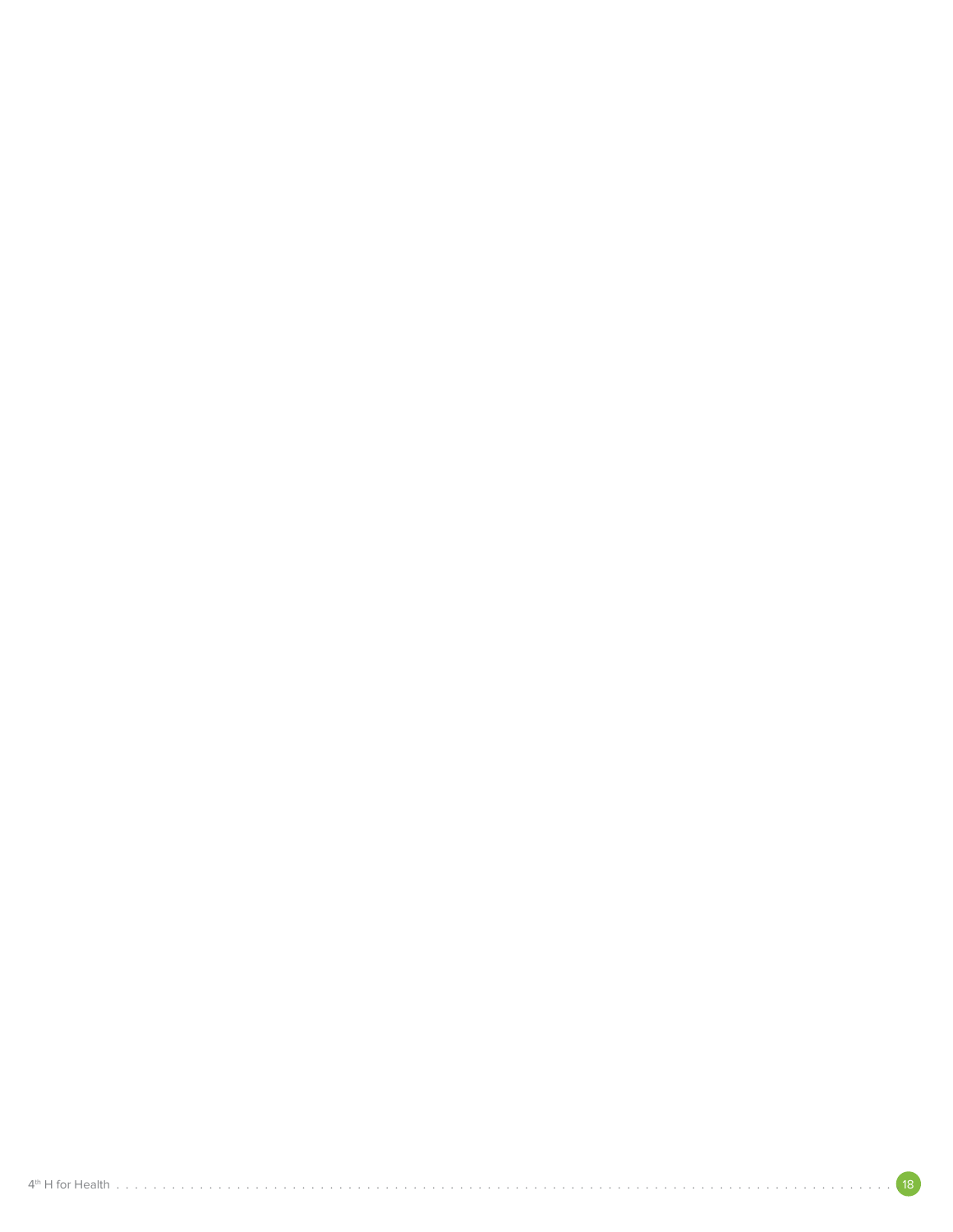### **DIRECTIONS - ACTIVITY #2**

- 1 Line the sugary drink containers up on a table in random order, including the water bottle.
- 2 Ask the youth if they've ever tried any of the drinks on the table.
- 3 Show the students how much sugar is in a teaspoon. Ask them to guess how many teaspoons or packets of sugar are in each drink.
- Have youth measure and count out how many teaspoons of sugar are in each drink container. You can **4** have youth scoop teaspoons of sugar out of a bag into a bowl, or have them count out sugar packets and tape them together to form a string. Make sure all students participate.
- **5** Explain that the sugar contained in these drinks provides energy, but unlike the energy we get from Fuel Foods, we don't get any other benefits from these drinks. Some Fuel Foods are sweet, like different fruits, but they're sweet because they grew that way, not because someone added sugar to them. Ask the students if they think these beverages are Fuel Drinks or Treat Drinks.



### **CLOSING DISCUSSION**

- **What's the difference between a Fuel Food and a Treat Food?**
- **In the game, what happened when you played a Treat Food? What about a Fuel Food?**
- **Did anything surprise you about the drinks we looked at today?**
- **Does anyone think differently about the beverages that you choose to drink?**
	- $\bullet$  How so?
	- Will you choose different drinks now?
- **How much sugar does water contain?**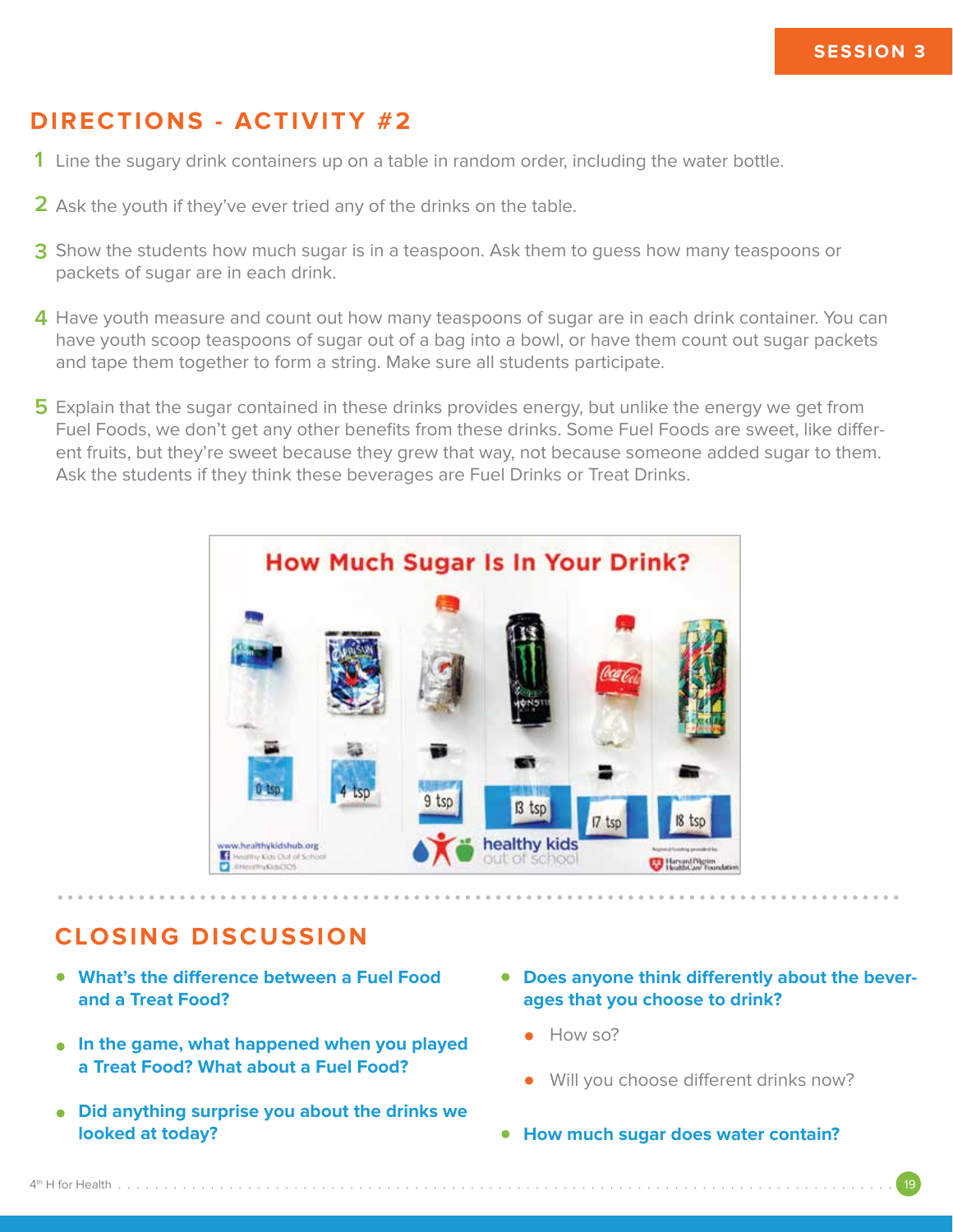# **Sugar Detectives**

**We know desserts and candy have a lot of sugar, but what about our drinks? Almost half of the added sugar in our diets comes from drinks! Use this activity to show 4-H'ers the hidden sugar in common beverages.**

- Collect a **variety of popular drinks**, such as a sports drink, juice pouch, and soda. Find the **total grams of added sugar in the entire drink,** using the Nutrition Facts label.
- Convert the **grams to teaspoons** for each drink 4 grams is equal to about 1 tsp. Example: A 20 oz soda contains **64** grams, or **16** tsp. of sugar (64/4=16)
- For each drink, **measure the number of teaspoons of sugar** into a **small bowl** or **sandwich-sized plastic bag**. You can also tape together sugar packets, using one packet for each teaspoon of sugar. Label each bowl, bag or string of sugar packets with the number of tsp. it contains.

Find the Sugar

The Nutrition Facts label may only list the grams of sugar **per serving.** Find the total amount of sugar by multiplying the amount of sugar per serving by the number of servings per container.



• Ask 4-H'ers to quess how much sugar is in each drink by matching sugar containers with drinks. Then, reveal the correct pairs.

### **Questions for 4-H'ers**

Consider the sizes of cups sold at convenience stores, restaurants, and movie theaters. How much sugar do you think these cups contain?

Think about what you drink. How much sugar are you drinking each day?

### **Sugar Detectives, Round 2**

You can expand this activity by using different popular drinks to use in the display. Try including a sweetened iced tea, energy drink, or a drink with added vitamins to show that even these drinks contain a lot of sugar.

Older club members can create a poster to display at a community event using posterboard, empty bottles of drinks, and bags of sugar or sugar packets. 20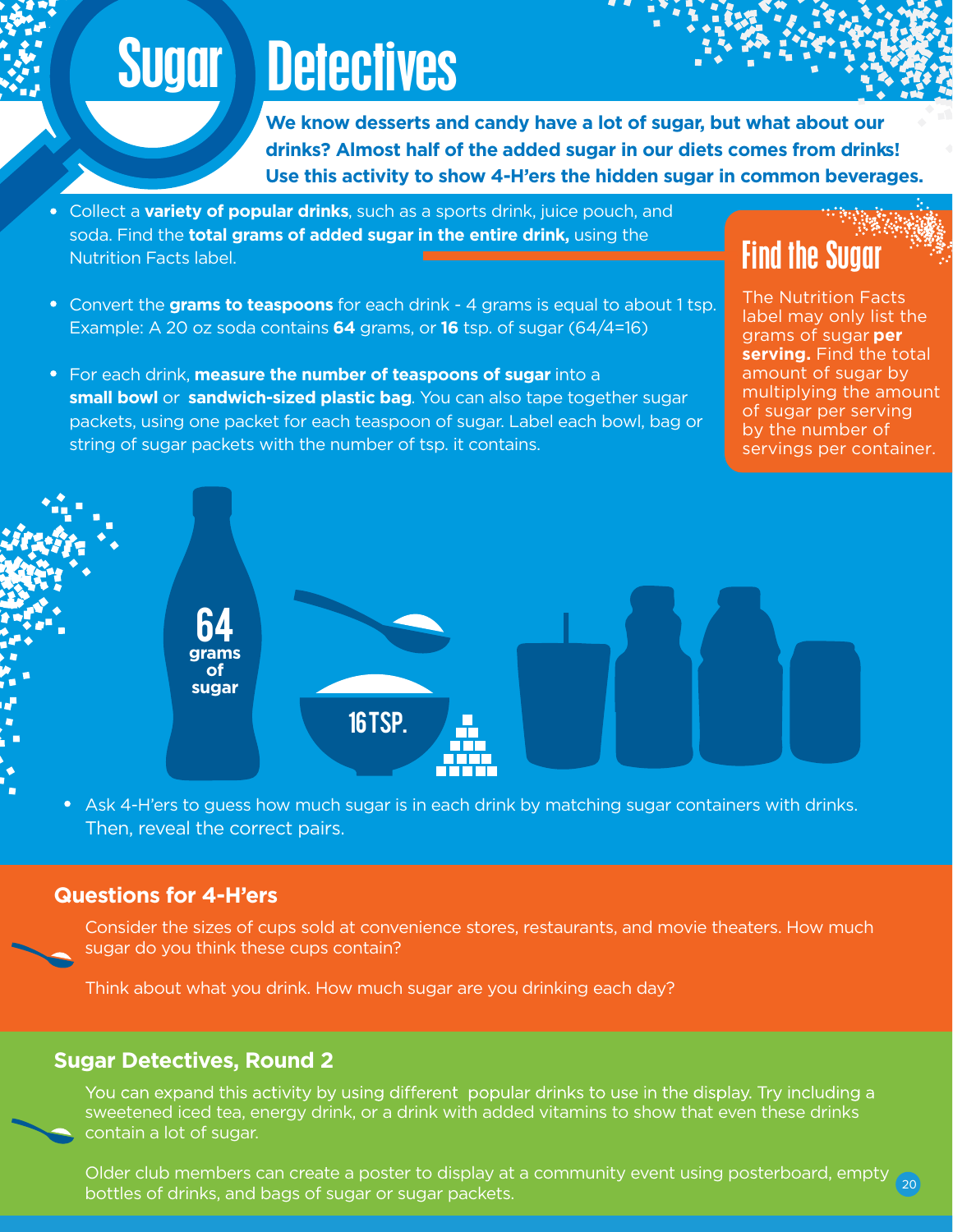# **SESSION 4: WHY WATER WINS ...................................................................................**

### **SESSION OBJECTIVES**

 $\blacktriangledown$  Participants will be able to explain the importance of drinking water.

### **MEETING OUTLINE**

**Pre-meeting:** Gather materials needed to make three varieties of flavored water (e.g. water pitchers, cups, frozen berries, citrus, cucumber, mint, etc.)

**Min. 0-5:** Attendance and introduction

### **PHYSICAL ACTIVITY MEETING STARTER**

(15 minutes) Have groups of participants lead the physical activity sessions they designed in Session 2.



- $\blacktriangleright$  Participants will be able to recognize the symptoms of dehydration.
- **Min. 5-20:** Physical Activity Meeting Starter
- **Min. 20-50:** We Are Water
- **Min. 50-60:** Closing discussion and wrap-up

### **SESSION MATERIALS**

- $\checkmark$  Empty gallon jug (clear)
- $\blacklozenge$  Measuring cups (1 cup)
- $\blacktriangledown$  Water (sink access or large jug)
- ◆ Daily Hydration Chart
- ◆ Water pitchers and cups
- $\blacktriangleright$  Blank pieces of paper
- $\blacktriangledown$  Frozen fruit, fresh fruit (oranges, lemons, limes, berries) herbs (mint, basil), cucumber slices, noncaffeinated herbal tea bags
- $\blacklozenge$  Physical activity equipment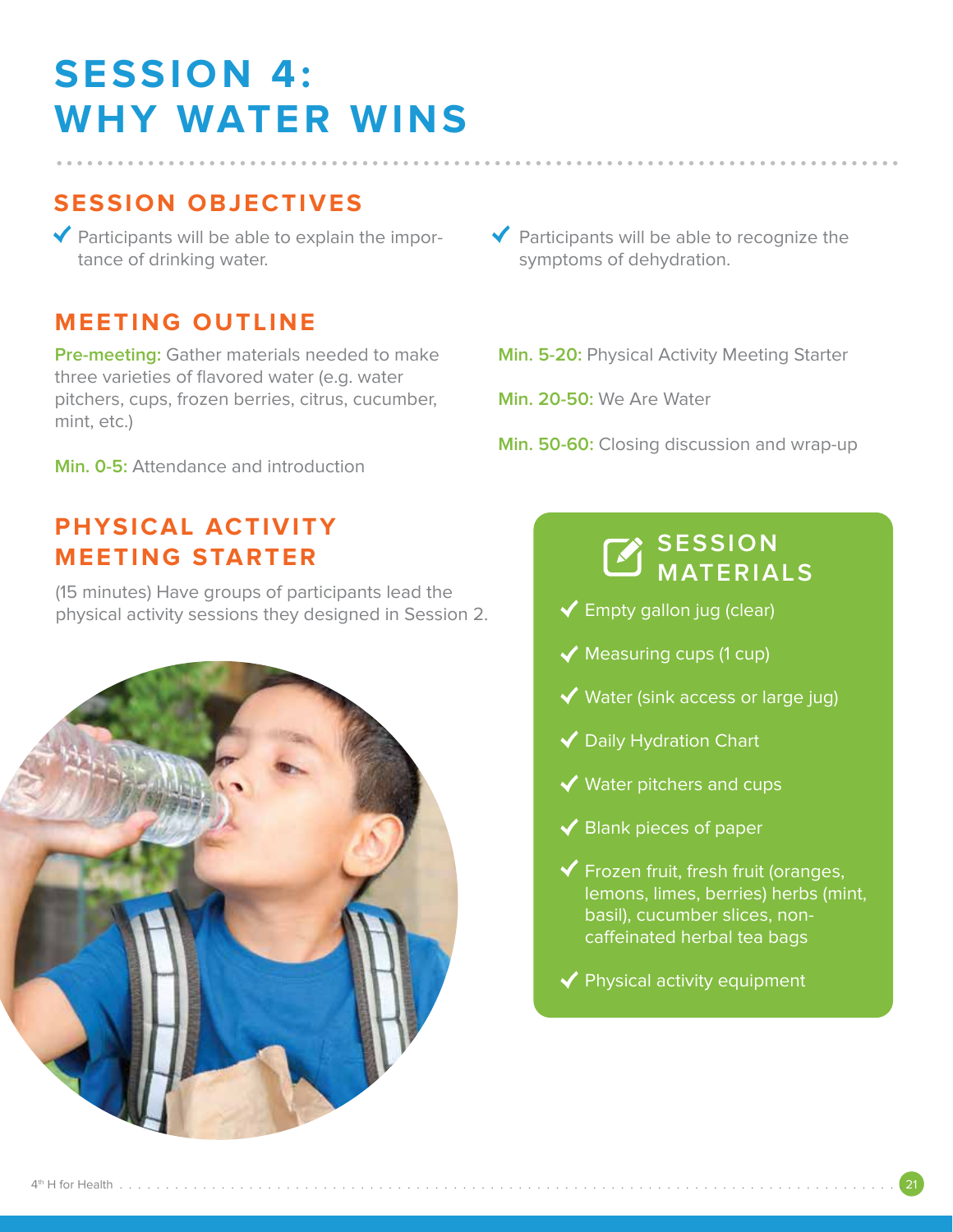### **MAIN ACTIVITY WE ARE WATER & FLAVORED WATER**

30 Minutes **TIME TO COMPLETE ACTIVITY**

# **ACTIVITY BACKGROUND**

Water is essential for human life. We would not be alive without it. In fact, we would survive less than a week without drinking water. This activity will teach students why water is important to drink and how much they should try to drink each day. It will also give them some ideas for making water fun to encourage youth to choose water more often.

### **OPENING QUESTIONS**

- **Why is drinking water important?**
- **What happens when you don't drink enough water?**
	- **Think about plants: What happens to plants when they don't get watered?**

**...................................................................................**

### **DIRECTIONS**

- **1** Prepare three pitchers of flavored water by adding different ingredients to each. Set aside.
- 2 Ask the youth what percentage of their body is water. You can also shout out percentages and have them say whether it is more or less.
- **3** Share with the youth that 3/4 of their bodies are made up of water. Using the gallon jug, fill it up  $\frac{3}{4}$ full to represent how much of a child's body is water. Work out the math together:
	- There are 16 cups in 1 gallon, so fill the jug with 12 cups to equal 3/4 full (12/16=0.75=3/4)
- **4** Ask the youth how they take in water throughout the day.
	- Answers: drinking and eating

Then, ask how much water they lose in a day and how.

Answers: 5-10% of their body weight by sweating, breathing, urine output, etc.

Explain that you can see your breath when it's cold outside because of the water in it!

**5** Use the measuring cups to take out 5-10% of the water from the jug to represent water lost. Do the math with the kids: 1/12 cups = 8.3%. Remove 1 cup of water from the jug. Explain to the youth that when you compare the size of the jug to the size of their bodies, they need to replace a lot more than one cup.

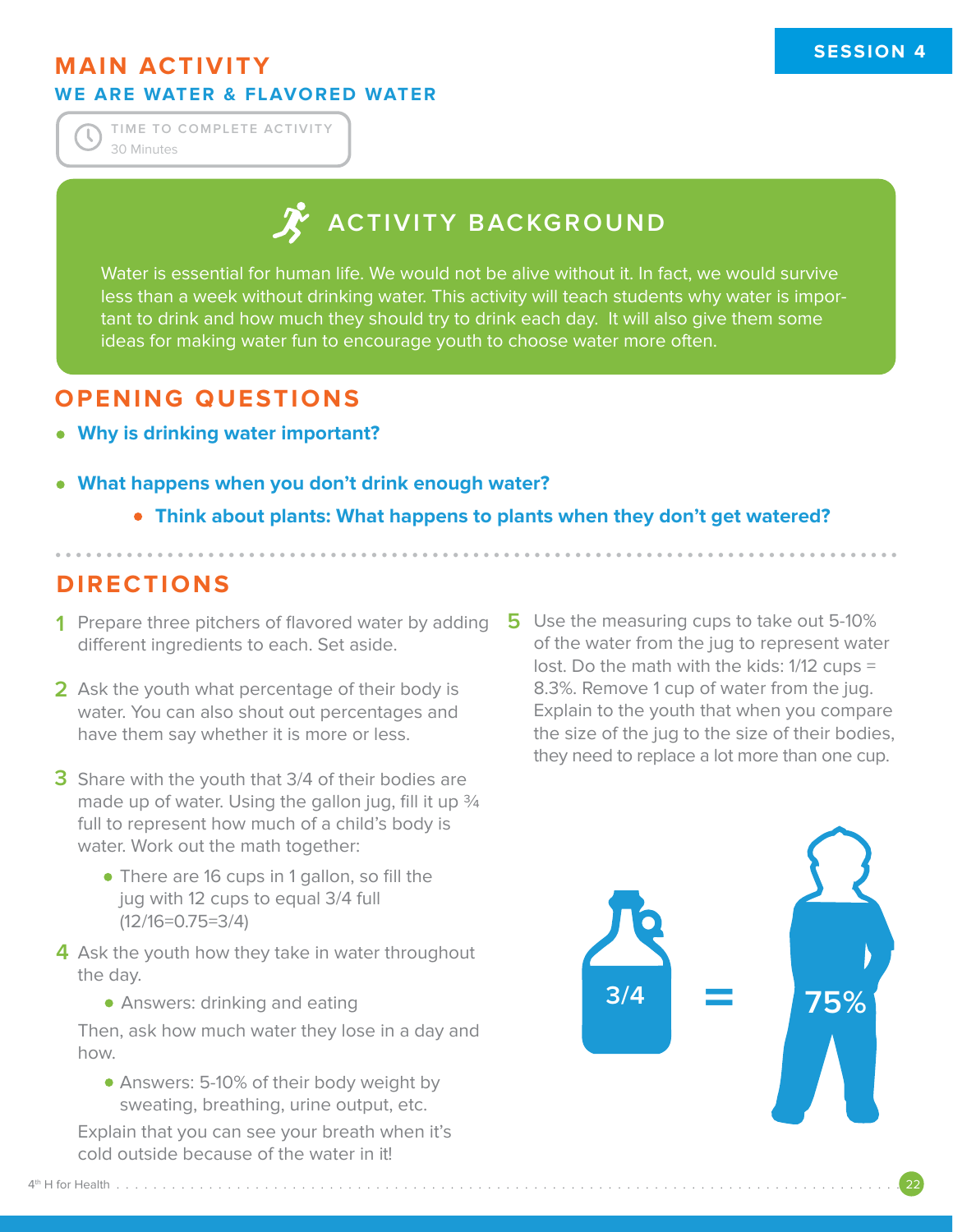- **6** Discuss why it's important to drink water in **9** order to replenish what you lose during the day. Explain that you need water to convert the food you eat into energy and for your liver to function properly. Water is critical for digesting food and regulating body temperature. It helps keep the body working so it can do things like grow hair and keep skin healthy.
- **7** Ask the students if they know what dehydration is. Explain that when you are dehydrated, it means you are not replenishing your body's water appropriately.
- **8** Ask the students how they can tell if they are dehydrated. Explain that some common symptoms of dehydration are: Dry, sticky mouth, thirst, tiredness, decreased motivation for activity, decreased urine output, dry skin, headache, constipation, dizziness or lightheadedness, confusion, and inability to sweat.

**9** Remind students that it is easy to confuse thirst with hunger, so if they ate recently and still feel hungry, they might actually be dehydrated. Recommend that they try drinking water first and see if the symptoms subside.



10 Using the chart below, explain how much water the youth should drink and consume from food each day based on their age and gender. Explain that when they are physically active, or if it is hot and humid out, they need to drink extra water to avoid dehydration.

| <b>DAILY HYDRATION CHART</b>             |                                                           |                                                             |                                                    |  |  |
|------------------------------------------|-----------------------------------------------------------|-------------------------------------------------------------|----------------------------------------------------|--|--|
| <b>AGE GROUP</b>                         | <b>TOTAL</b><br><b>WATER*</b><br>(APPROX.<br><b>CUPS)</b> | <b>WATER</b><br><b>WE DRINK</b><br>(APPROX.<br><b>CUPS)</b> | <b>WATER</b><br><b>WE EAT</b><br>(APPROX.<br>CUPS) |  |  |
| <b>CHILDREN 1-3</b>                      | 51/2                                                      | $\overline{4}$                                              | 11/2                                               |  |  |
| <b>CHILDREN 4-8</b>                      | $\overline{7}$                                            | 5                                                           | $\overline{2}$                                     |  |  |
| <b>GIRLS 9-13</b><br>$\tilde{\bm{\Phi}}$ | 9                                                         | $\overline{7}$                                              | $\overline{2}$                                     |  |  |
| <b>BOYS 9-13</b>                         | 10                                                        | 8                                                           | $\overline{2}$                                     |  |  |
| <b>GIRLS 14-18</b>                       | 10                                                        | 8                                                           | $\overline{2}$                                     |  |  |
| <b>BOYS 14-18</b>                        | 14                                                        | 11                                                          | 3                                                  |  |  |

**\*Don't forget to add an additional 1 cup of water for every 30 minutes of physical activity!**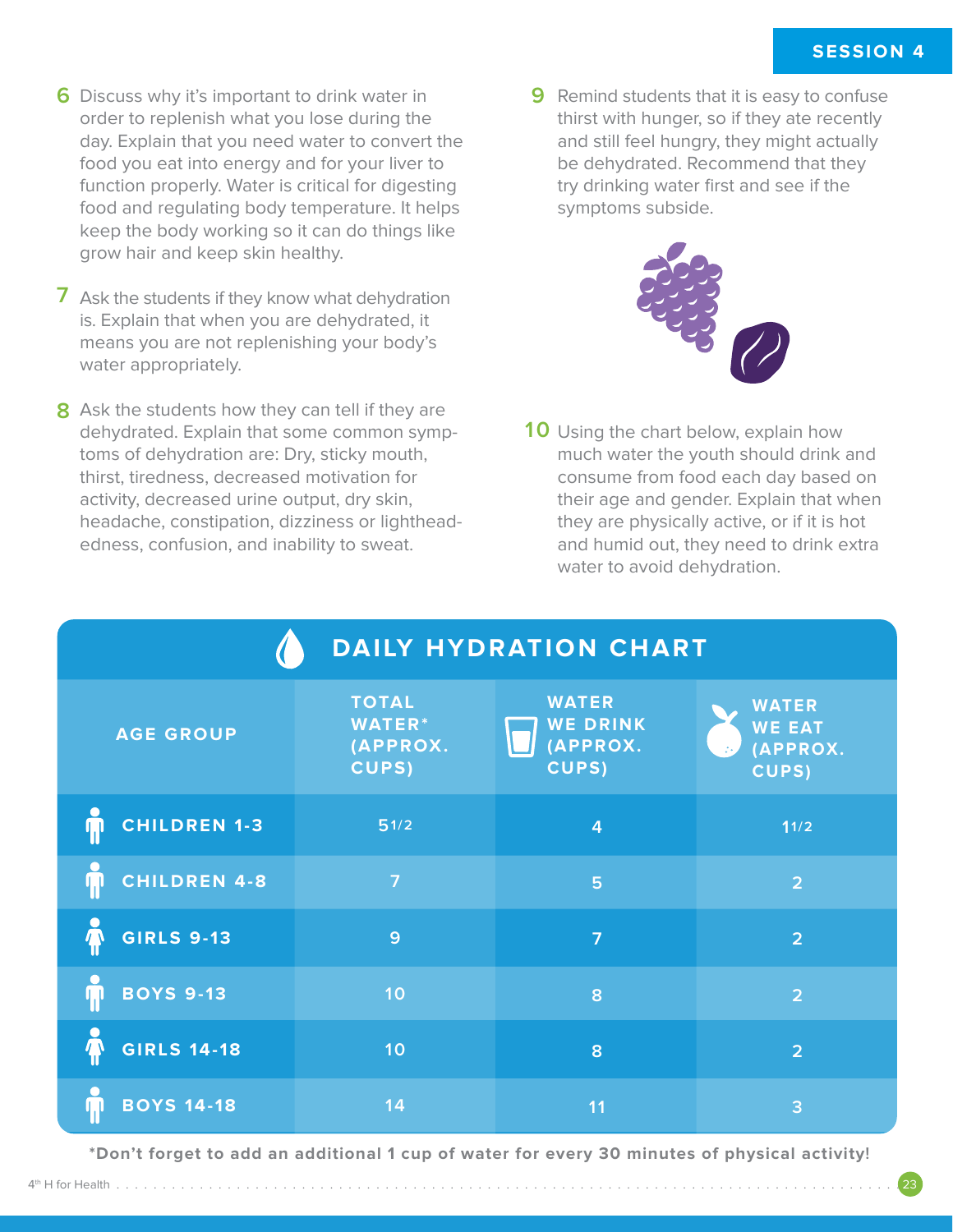**11** Ask a volunteer to measure out the number of **13** cups of water they need to drink, based on the chart.

For example: A 9 year-old girl needs 9 cups of water => 7 cups from drinks and 2 cups from foods. If she gets 60 minutes of physical activity a day, she needs 2 more cups, for a total of 11 cups of water!

- **12** Explain that water from food is mostly found in fruits and vegetables (Fuel Foods). Watermelon and strawberries contain about 92% water by volume. Other fruits with high water content include grapefruit with 91%, cantaloupe with 90%, and peaches with 88%. Cucumbers and lettuce consist of 96% water. Zucchinis, radishes, and celery are comprised of 95% water. Tomatoes are 94% water and green cabbage is 93% water. So fruits and vegetables are a great way to get water during snacks and meals.
- 13 Now that the flavored water has had time to infuse, explain that they're going to sample different types of flavored water. Flavored water is a fun way to liven up tap water and can help youth drink more now that they know how much water they need to consume.
- **14** Line up the three pitchers along a table with a piece of paper in front of each to identify the flavor. Have kids sample each flavor and think about which is their favorite. Then have them choose their favorite or rank the three varieites by writing a number on the pieces of paper that identify each flavor on the table (e.g. favorite  $= 3$ , second favorite  $= 2$ , least favorite  $= 1$ ). Total up the scores and share the results.

### **CLOSING DISCUSSION**

- **Has anyone ever been dehydrated? Do you remember what it felt like?**
- **What can we do to remember to drink more water throughout the day (at home, school, etc.)?**

 $\blacktriangleright$  Example: Carry a water bottle with you, drink it with meals and snacks, and drink water first thing when you get up in the morning.

- **Would you make flavored water at home? What else could you add to your water?**
- **Remember: when you sweat more, like when you're playing sports, or when it's really hot outside, you need to drink even more water because you may be losing more water through sweating!**

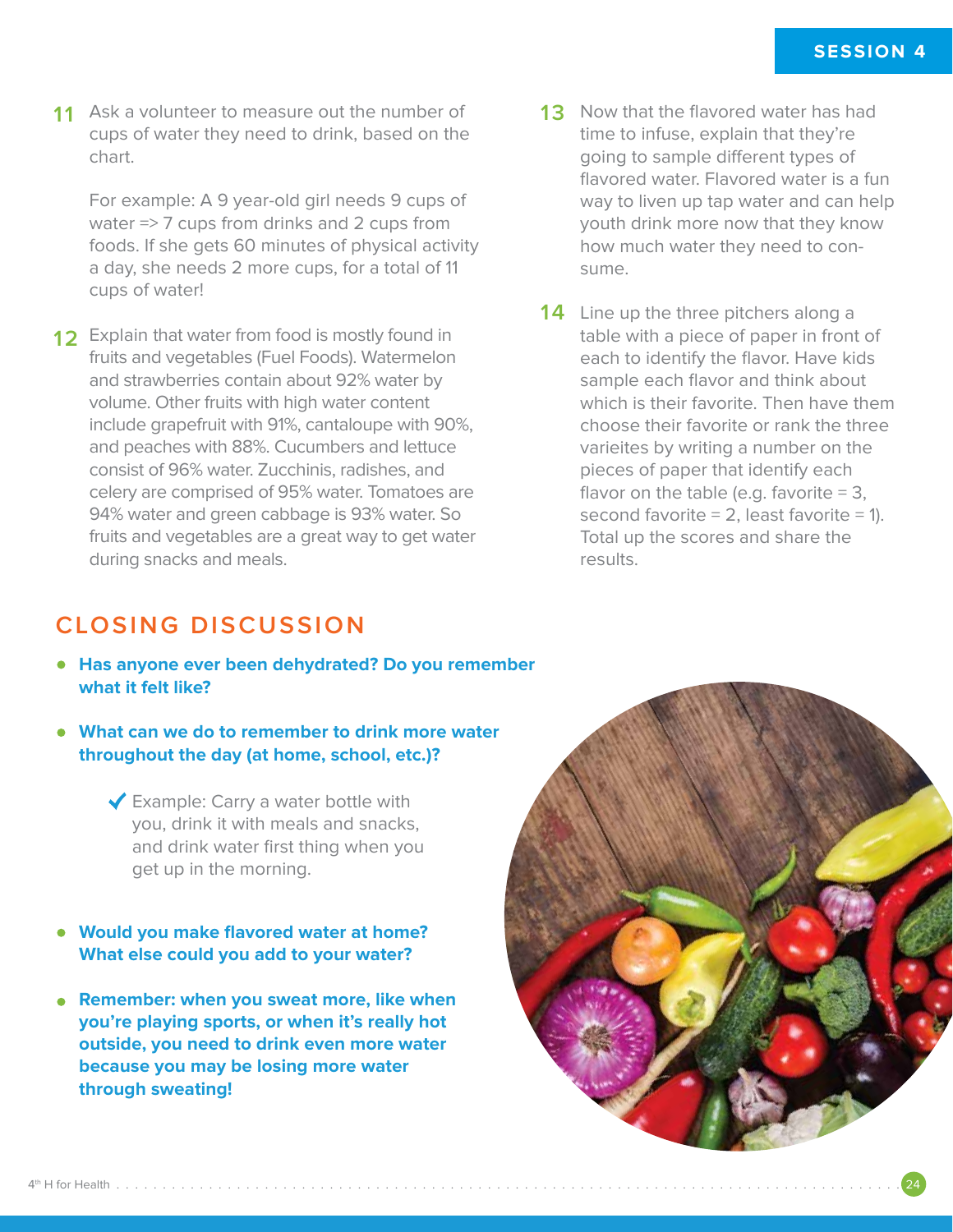# **SESSION 5: TALK TEST**

### **SESSION OBJECTIVES**

◆ Participants will be able to differentiate between light, moderate, and vigorous activity.

### **MEETING OUTLINE**

**Pre-meeting:** Prepare materials and print out a Respiration Data Sheet for each participant

**Min. 0-5:** Attendance and introduction

**Min. 5-20:** Physical Activity Meeting Starter

**Min. 20-50:** Talk Test Activity

**...................................................................................**

**Min. 50-60:** Closing discussion and wrap-up

### **PHYSICAL ACTIVITY MEETING STARTER**

(15 minutes) Have groups of participants lead the physical activity sessions they designed in Session 2.



### **SESSION MATERIALS**

- $\blacktriangledown$  Talk Test Activity Sheets (page 34) for each participant (or one for the group for younger students)
- ◆ Pens/pencils
- ◆ Physical activity equipment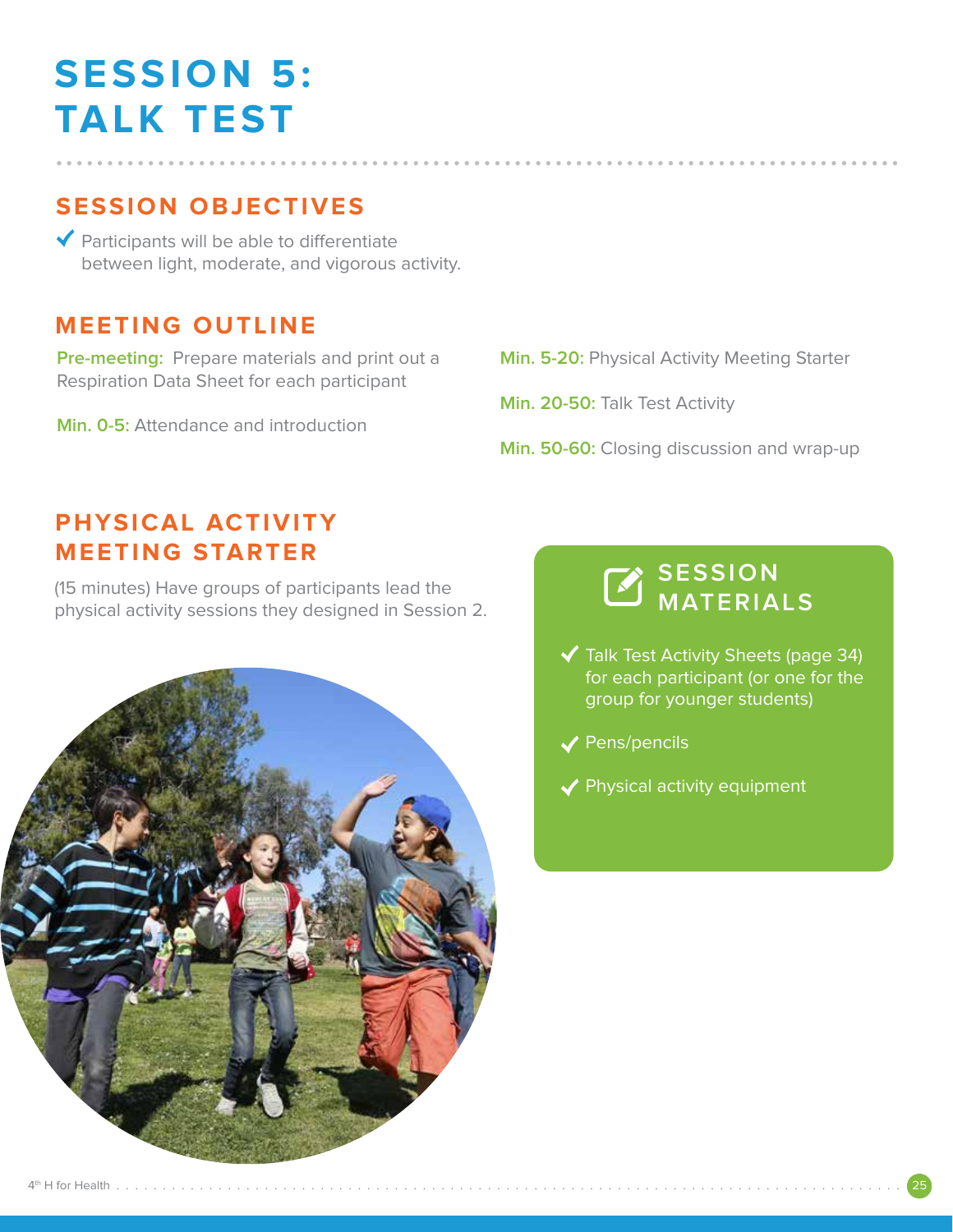### **MAIN ACTIVITY TALK TEST**

30 Minutes **TIME TO COMPLETE ACTIVITY**

# **ACTIVITY BACKGROUND**

Physical activity can be done in many different ways, and some ways take more effort than others. We can break activity down into three levels: vigorous, moderate, and light. When we are moving really fast or working really hard, we are doing vigorous activity. It's hard to do vigorous activity for a long period of time. Moderate activity is like when we're walking very fast or riding a bike. And when we are doing gentle activity, like walking slowly, we are doing light activity. Light activity can be sustained for a much longer period of time. For the physical activity session in this curriculum, we only have 15 minutes, so we want to make the most of it, which means aiming for moderate or vigorous activity. It's important to know what level of activity we are doing so we can be sure to get the recommended 60 minutes of moderate to vigorous activity per day. All levels of physical activity are great, but the harder we work the healthier we will be!

### **OPENING QUESTIONS**

- **What types of physical activities do you like to do?**
- **Are some easier than others?**
- **How do you know when you are working hard?**
	- **Breathing harder, heart beating faster, harder to talk, sweating, etc.**

**...................................................................................**

4th H for Health . . . . . . . . . . . . . . . . . . . . . . . . . . . . . . . . . . . . . . . . . . . . . . . . . . . . . . . . . . . . . . . . . . . . . . . . . . . . . . . . . . . . . 26

### **DIRECTIONS**

- **1 2** Explain that your heart beats faster when you are exercising more vigorously because it has to pump more blood and oxygen to your muscles. Explain that you also breathe more when you are exercising more vigorously in order to get oxygen to your muscles and carbon dioxide out from your muscles. The Talk Test helps you know what level of activity you are doing. If you are doing light activity, you can sing and talk while you're moving. If you're doing moderate activity you can talk, but not sing. And if you're doing vigorous activity, you will not be able to say more than a few words without pausing for a breath.
- **2** Start by picking a song that all children know (for example, the Hokey Pokey) for the talk and sing test. Instruct youth to practice by first talking it as a group and then singing it together. This activity can be done as a group, which is best for younger kids, or in pairs.
	- **3** Pass out the Talk Test Sheet or record observations on one sheet as a group.
	- **4** Have students practice the ease with which they can both talk and sing the song while walking at a slow pace. Inform students that this is a light activity since they can both talk and sing. Record the activity type on the Talk Test Activity Sheet.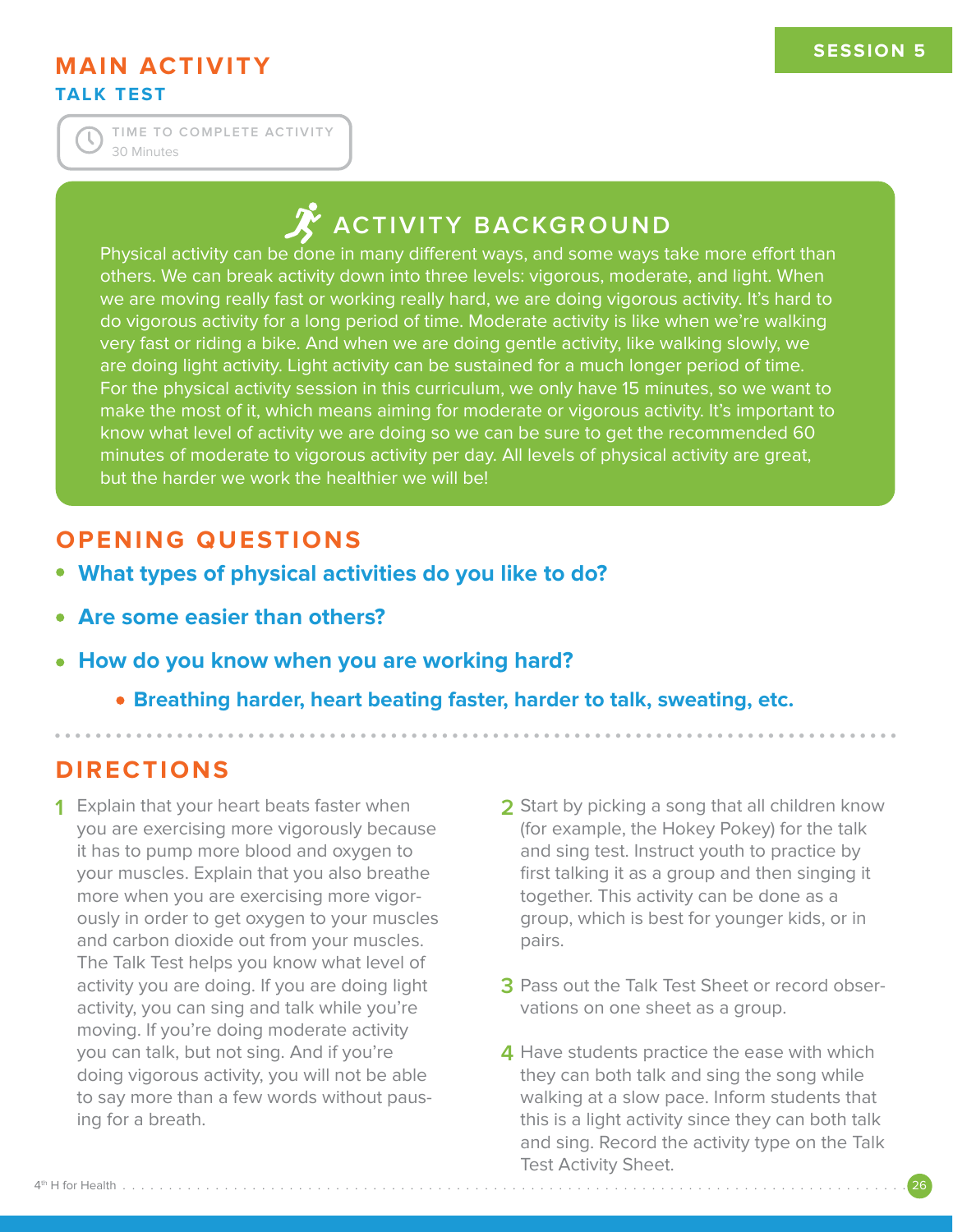- **5** Have kids engage in a moderate activity (e.g. walking briskly), and attempt to both talk and sing. Ask them whether they were able to sing or talk easily. Record the activity type on the Activity Sheet.
- **6** Have kids engage in vigorous activity (e.g. running in place), and attempt to both talk and sing. Record the activity on the Activity Sheet.
- **7** Have students test the physical activities they designed in Session 2. Then let them choose different light, moderate, and vigorous activities to test. Here are some examples:
	- Light: stretching, spinning slowly
	- Moderate: doing lunges, pretending to swim
	- Vigorous: doing jumping jacks or push-ups, dancing fast

### **CLOSING DISCUSSION**

- **Reinforce that all activity is good, but vigorous activity means your body is working harder.**
- **What level of activity do you think is better to do if you have a short amount of time?**
- **Of the activities we tested today, which do you think was the most vigorous?**
	- How long do you think you could keep doing that activity without stopping?
- **What level of activity were the physical activities you designed in Session 2? Were you surprised?**
- **What are other vigorous activities that you like to do? (e.g. soccer, playing tag, etc.)**

## **TALK TEST ACTIVITY SHEET**

The Talk Test helps you know what level of activity you are doing. Here's how you'll know what level you're doing:

**Light Activities:** You can talk and sing!

**Moderate Activities:** You can talk, but not sing easily.

**Vigorous Activities:** Both talking and singing are hard to do.

Talk and sing your favorite song while doing different activities to determine the activity level.

Test the activities in the table to determine if they are light, moderate, or vigorous activities and then record the result. Write in new activities and test those out too!

| <b>ACTIVITY</b>  | <b>LIGHT</b> | <b>MODERATE</b> | <b>VIGOROUS</b> |
|------------------|--------------|-----------------|-----------------|
| Walking slowly   |              |                 |                 |
| Walking fast     |              |                 |                 |
| Running in place |              |                 |                 |
|                  |              |                 |                 |
|                  |              |                 |                 |
|                  |              |                 |                 |
|                  |              |                 |                 |
|                  |              |                 |                 |

*All activity is good, but to stay healthy and strong aim to get 60 minutes of moderate to vigorous physical activity every day!* 

**ACTIVITY LIGHT MODERATE**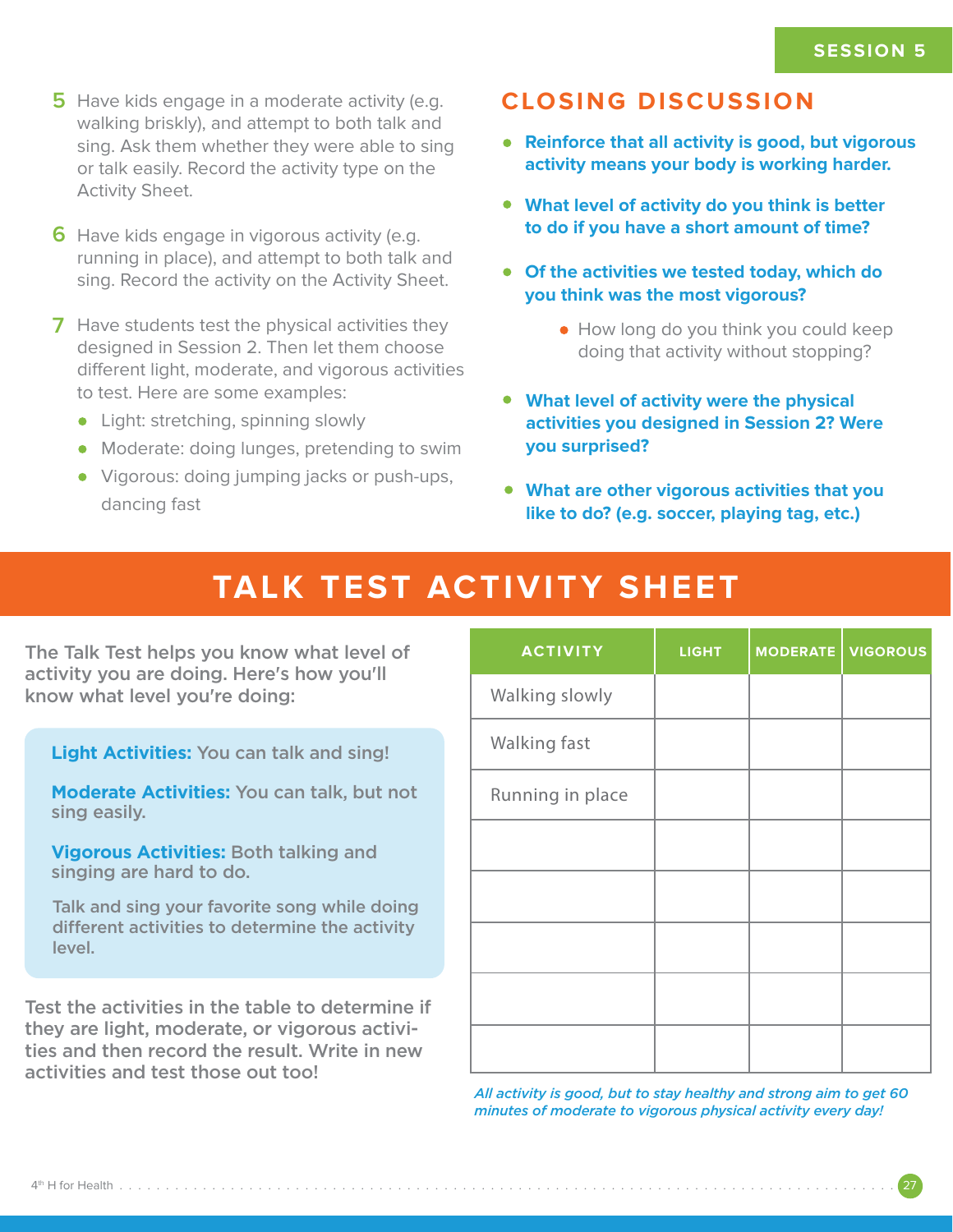# **SESSION 6: 4TH H FOR HEALTH CHALLENGE**

**...................................................................................**

### **SESSION OBJECTIVES**

knowledge of healthy behaviors.

### **MEETING OUTLINE**

**Pre-meeting:** Print trivia cards and 4<sup>th</sup> H for Health Trackers. Cut trivia cards and prepare additional materials

**Min. 0-5:** Attendance and introduction

### **PHYSICAL ACTIVITY MEETING STARTER**

(15 minutes) Have groups of students lead the physical activity sessions they designed in Session 2.



- Participants will be able to demonstrate their  $\sqrt{\phantom{a}}$  Participants will be able to explain the importance of physical activity and healthy eating.
	- **Min. 5-20:** Physical Activity Meeting Starter
	- **Min. 20-50:** 4<sup>TH</sup> H for Health Trivia
	- **Min. 50-60:** Closing discussion and wrap-up

### **SESSION MATERIALS**

- $\checkmark$  Trivia cards
- $\checkmark$  Fun prizes (e.g. stickers, pens, temporary tattoos, etc. if available)
- $\blacktriangledown$  Notepads or paper for each group
- $\checkmark$  Pens
- $\blacktriangledown$  4<sup>th</sup> H for Health Trackers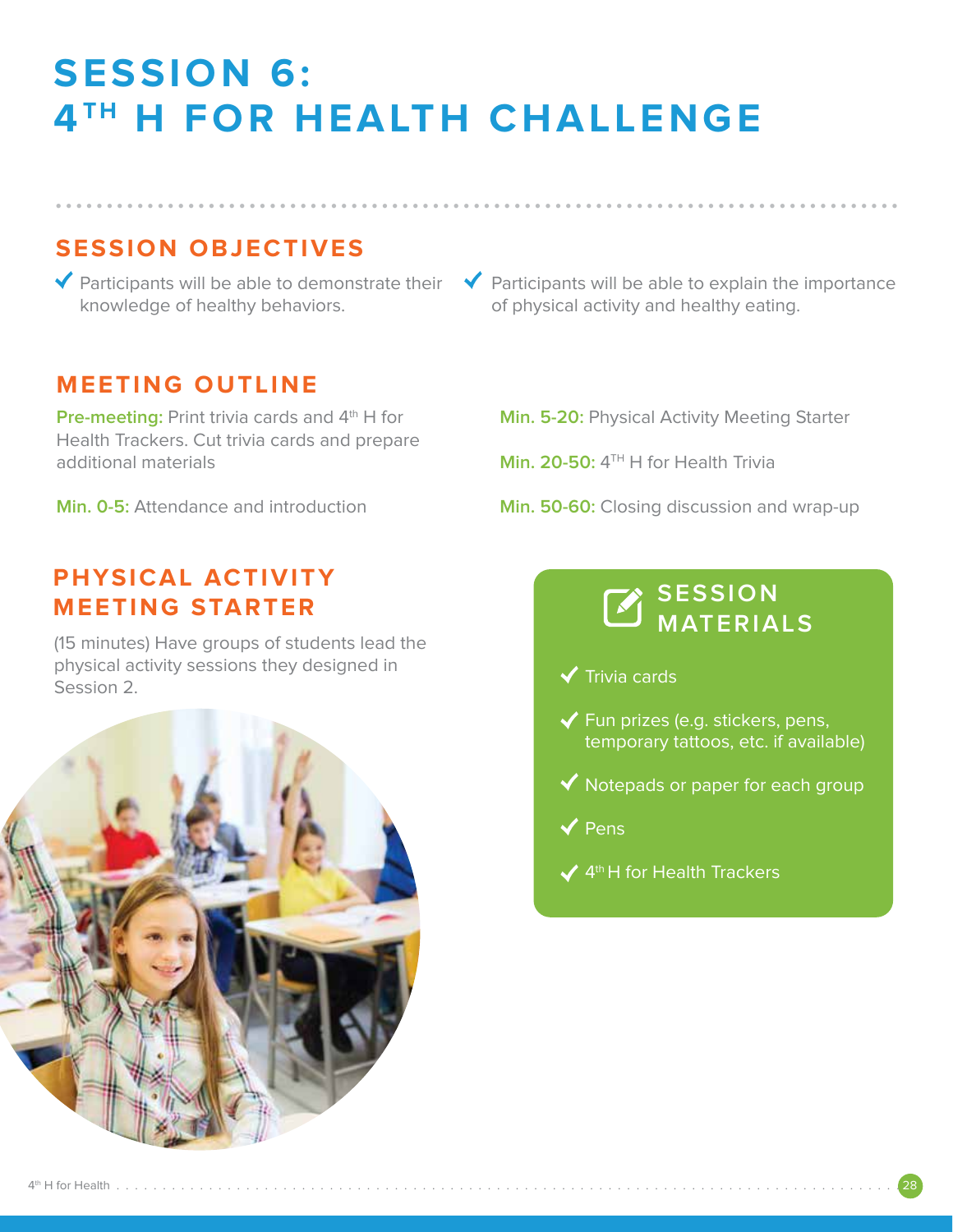### **MAIN ACTIVITY 4TH H FOR HEALTH TRIVIA**

30 Minutes **TIME TO COMPLETE ACTIVITY**

# **ACTIVITY BACKGROUND**

Over the last 5 sessions, the youth have learned about healthy behaviors related to eating, drinking, and physical activity. This last session is a chance to reflect on what the group has accomplished throughout the last 5 sessions and celebrate their hard work. It is also an opportunity to carry the momentum from these sessions to other areas. If the group will continue to meet after this session, consider completing the 4<sup>th</sup> H for Health Challenge (attached). If the group is wrapping up, invite the youth to bring the 4<sup>th</sup> H for Health Challenge to their other out-of-school programs. Are they involved in youth sports? How about Scouts? Connected to the local YMCA? All of these are opportunities to complete the Challenge in those programs and continue their healthy habits.

### **OPENING QUESTIONS**

**What topics have we been focused on over the last 6 weeks?**

### Check out the Healthy Kids Hub volunteer leader page:

www.healthykidshub.org/4h

**Why are these topics important? ...................................................................................**

### **DIRECTIONS**

- **1** Divide the students into small groups based on the number of participants.
- **2** Give each group a notepad and pen. For younger kids, have them raise their hand to give the answer.
- **3** Explain to the participants that you will read a question out loud, and they will have 30 seconds to write down an answer as a group. Each time a group gets a correct answer, the group will get a point.
- **4** If time allows, have youth create their own questions based on what they've learned. Continue the game until time runs out.
- 5 Go over the 4<sup>th</sup> H for Health Challenge.

### **CLOSING DISCUSSION**

**QUESTIONS ABOUT THE CHALLENGE?**

- **What other out-of-school programs are you involved in? How could they be healthier?**
- **Can you bring the Challenge to these programs?**
- **What other areas in your life could you incorporate what you learned over the last 6 sessions?**
	- ◆ Family meals, at school, church groups, etc.
- **Give each student a copy of the 4<sup>th</sup> H for Health Challenge and explain how they can bring it to the other groups they are a part of.**
- **How could you ensure these healthy habits**  are the norm during your different activities? **Could you make a policy or rule that everyone tries to follow? How would it work?**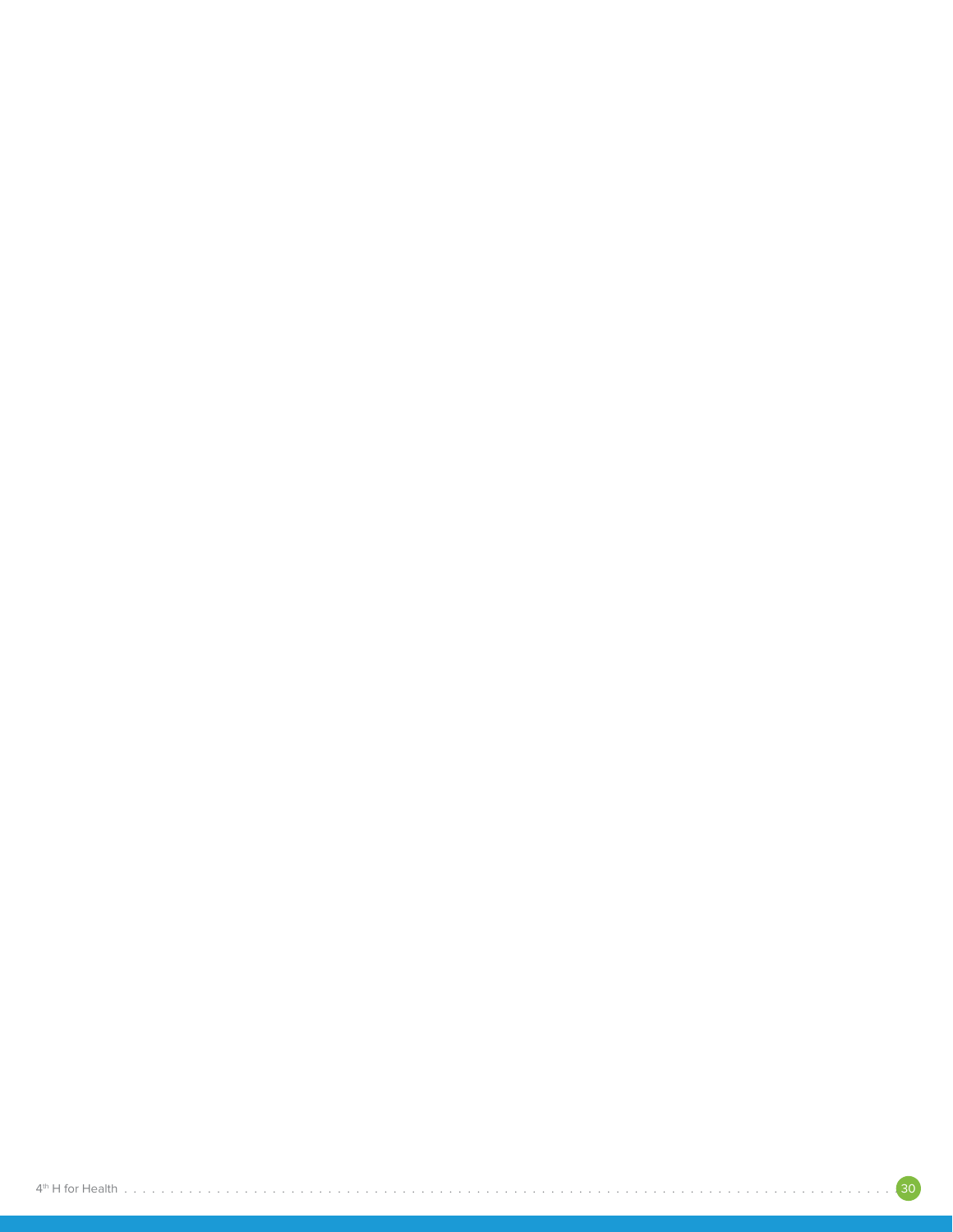# **4TH H TRIVIA QUESTIONS**

| qΙρ<br><b>Which food</b><br>groups have<br>the highest<br>percentage of<br>water by<br>weight? | How can you<br>tell the<br>difference<br>between light<br>physical<br>activity and<br>vigorous<br>physical<br>activity?                        | <b>What are</b><br>two<br>symptoms<br>$\mathsf{of}$<br>dehydration?                                | <b>Name three</b><br>of your<br>favorite<br>moderate or<br>vigorous<br>physical<br>activities.  |
|------------------------------------------------------------------------------------------------|------------------------------------------------------------------------------------------------------------------------------------------------|----------------------------------------------------------------------------------------------------|-------------------------------------------------------------------------------------------------|
| <b>Name one</b><br>food or drink<br>that contains<br>added sugar.                              | List two<br>reasons to eat<br>fruits and<br>vegetables<br>every day.                                                                           | <b>How much</b><br><b>physical</b><br>activity should<br>kids get<br>every day to<br>stay healthy? | <b>Which drink</b><br>in the sugar<br>detectives<br>activity had<br>the<br>most added<br>sugar? |
| Fill in the blank:<br>When I am<br>physically<br>active, it<br>makes me<br>feel _________.     | <b>True or False:</b><br>When I'm<br>playing out-<br>side in hot<br>weather, it's<br>important to<br>drink extra<br>water to stay<br>hydrated. | <b>Name two</b><br>of your<br>favorite<br>vegetables.                                              | <b>What</b><br>percentage<br>of our bodies<br>is water?                                         |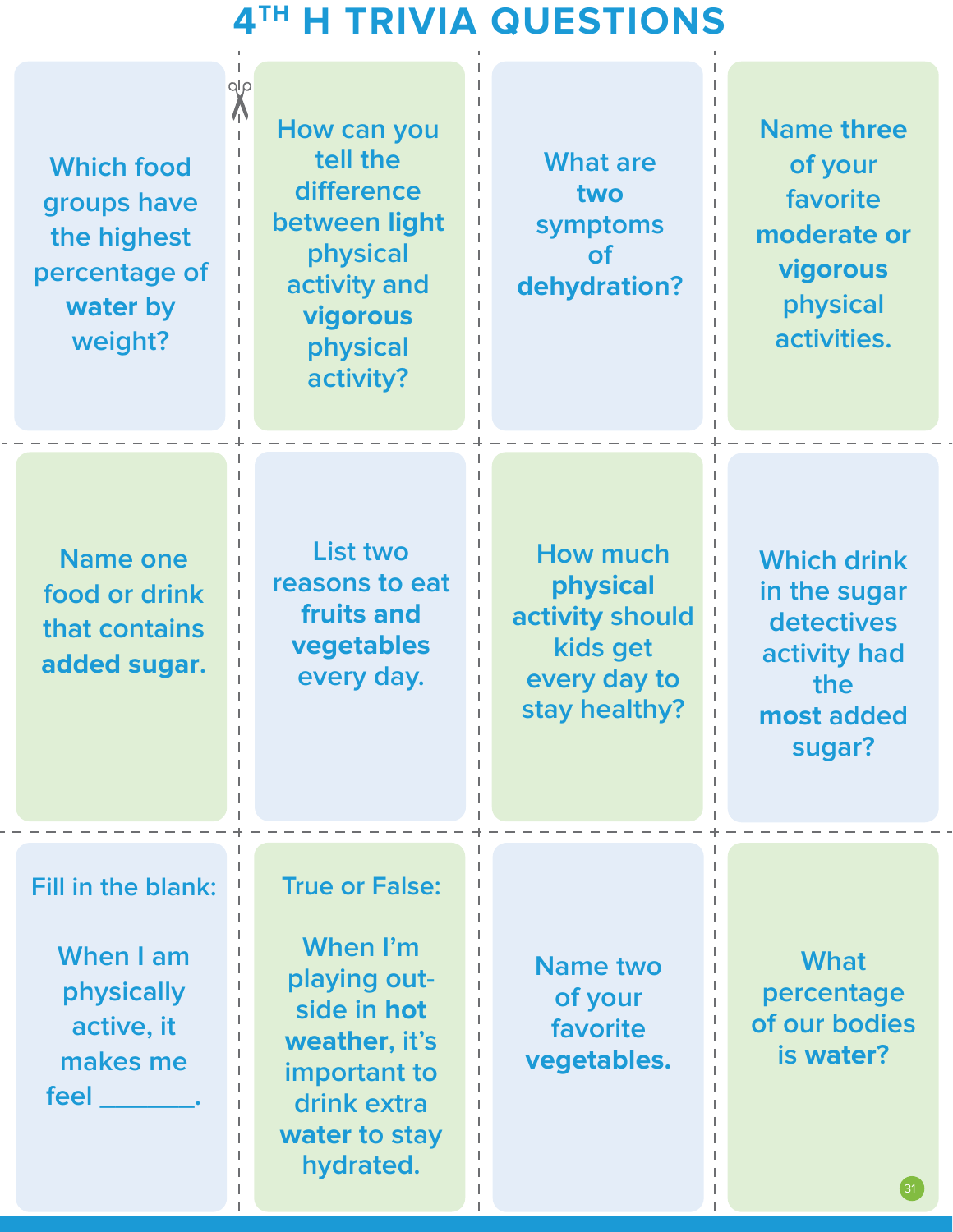# **4TH H TRIVIA ANSWERS**

**Playing soccer, swimming, dancing, etc.**

 $\frac{d}{dt}$ 

**Dry, sticky mouth, thirst, tiredness, decreased urine output, dry skin, headache, constipation, dizziness, confusion, and inability to sweat, etc.**

**During light activity you can talk and sing, during vigorous activity it's hard to do either.** 

**Fruits and Vegetables.** 

### **Fill in:**

**\_\_\_\_\_\_\_\_ \_\_\_\_\_\_\_\_**

**60 minutes of moderate or vigorous activity every day!**

**Delicious, high in fiber, provide vitamins & minerals, hydrating, etc.**

**Sodas, iced teas, fruitflavored drinks, sports drinks, candy, cookies, cakes, etc.** 

**75%**

**Examples: broccoli, cucumbers, squash, kale, spinach, sweet potatoes.**

# **TRUE**

**Examples: happy, strong, proud, tired, excited, good, energetic**

 $\left( 32\right)$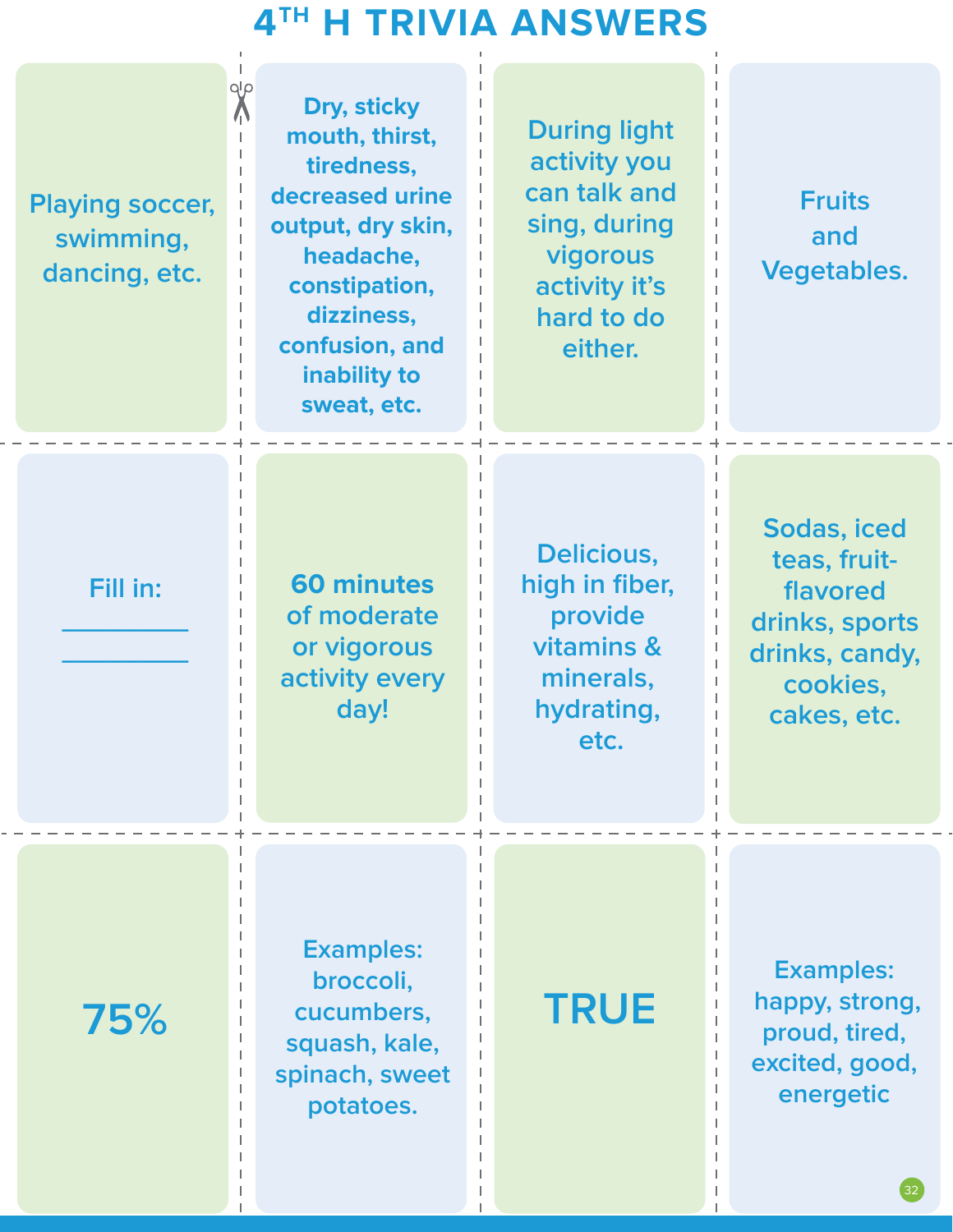# **4TH H TRIVIA QUESTIONS**

| qlp<br><b>Name two</b><br><b>Fuel Foods.</b>                                                                                          | <b>What are</b><br>some things<br>you can do<br>to make<br>sure you<br>drink enough<br>water every<br>day? | What's the<br>best level of<br>activity (light,<br>moderate, or<br>vigorous) if<br>you only have<br>a short<br>amount of<br>time? | <b>What's the</b><br>difference<br>between<br><b>Fuel Foods</b><br>and<br><b>Treat Foods?</b>                            |
|---------------------------------------------------------------------------------------------------------------------------------------|------------------------------------------------------------------------------------------------------------|-----------------------------------------------------------------------------------------------------------------------------------|--------------------------------------------------------------------------------------------------------------------------|
| For every 30<br>minutes of<br>physical<br>activity you do,<br>how much<br>extra water do<br>you need to<br>drink to stay<br>hydrated? | <b>Name some</b><br>ways you can<br>add an extra<br>15 minutes of<br>physical<br>activity to<br>your day.  | <b>Name two</b><br><b>Treat Foods.</b>                                                                                            | <b>List some</b><br>ways you can<br>get friends<br>and family to<br>join you in<br>eating well<br>and staying<br>active. |
| Write your own:                                                                                                                       | Write your own:                                                                                            | Write your own:                                                                                                                   | Write your own:                                                                                                          |
|                                                                                                                                       |                                                                                                            |                                                                                                                                   | 33                                                                                                                       |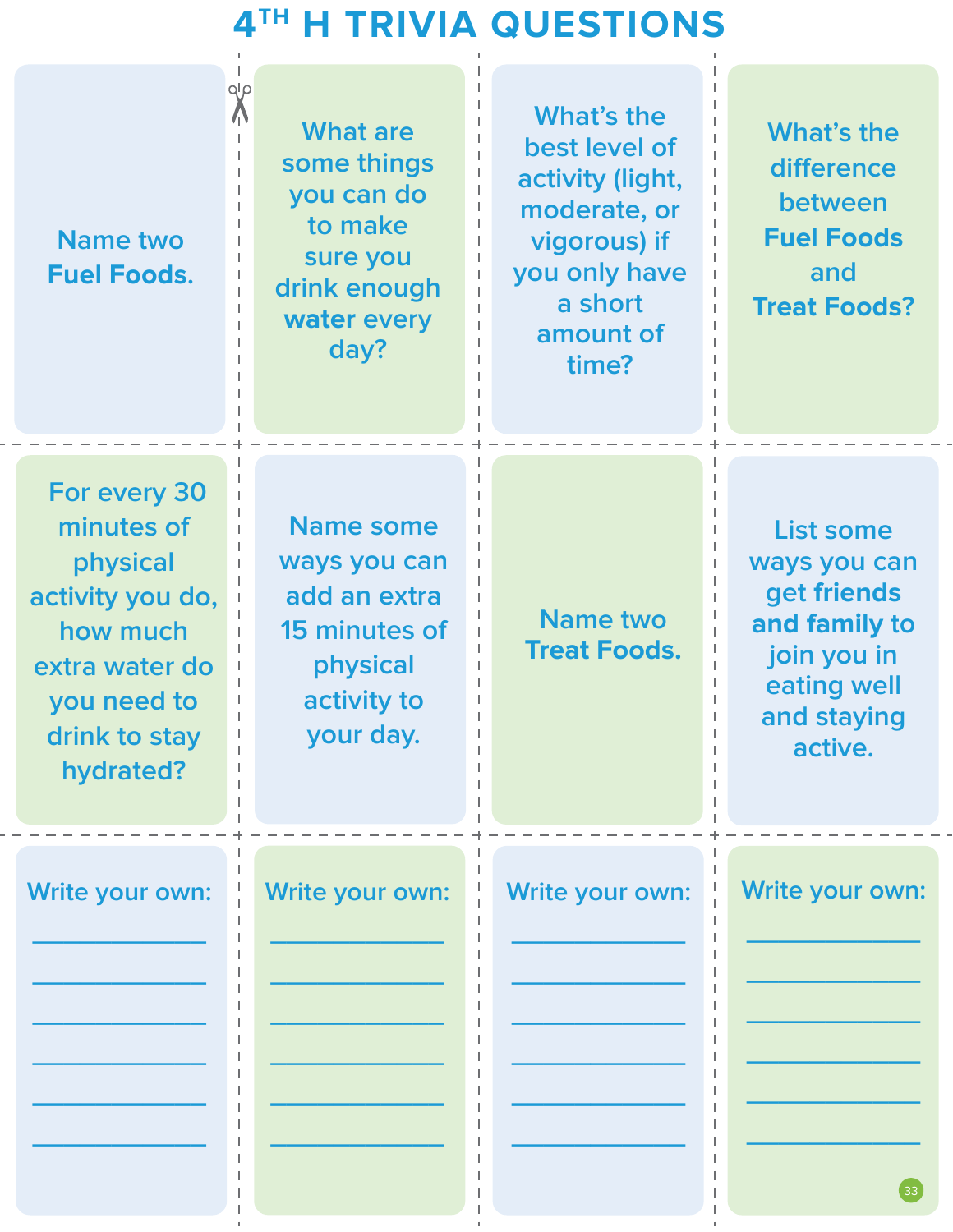# **4TH H TRIVIA ANSWERS**

| <b>Fuel Foods give</b><br>qlp<br>$\sqrt{ }$<br>you energy and<br>other<br>things your<br>body needs to<br>grow healthy &<br>strong.<br><b>Treat Foods</b><br>only give you<br>energy. | <b>Moderate or</b><br>vigorous<br>activity                                            | <b>Examples:</b><br><b>Always carry</b><br>a water bottle,<br>drink water<br>with every<br>meal and<br>snack, make<br>flavored<br>water             | <b>Examples:</b><br>apple, yogurt,<br>nuts, corn,<br>milk,<br>avocado,<br>whole wheat<br>bread, carrots. |
|---------------------------------------------------------------------------------------------------------------------------------------------------------------------------------------|---------------------------------------------------------------------------------------|-----------------------------------------------------------------------------------------------------------------------------------------------------|----------------------------------------------------------------------------------------------------------|
| <b>Examples:</b><br>Take a family<br>walk, remind<br>others to drink<br>water, take on<br>the 4th H for<br><b>Health</b><br><b>Challenge with</b><br>your friends                     | <b>Examples:</b><br>cupcakes,<br>soda,<br>candy,<br>sports drinks,<br>donuts,<br>cake | <b>Examples:</b><br><b>Start club</b><br>meetings with<br>a 15 minute<br>activity, walk<br>to school,<br>play an active<br>game at<br><b>recess</b> | 1 cup of<br>water                                                                                        |
| <b>Answer:</b>                                                                                                                                                                        | <b>Answer:</b>                                                                        | <b>Answer:</b>                                                                                                                                      | <b>Answer:</b>                                                                                           |
|                                                                                                                                                                                       |                                                                                       |                                                                                                                                                     |                                                                                                          |
|                                                                                                                                                                                       |                                                                                       |                                                                                                                                                     |                                                                                                          |
|                                                                                                                                                                                       |                                                                                       |                                                                                                                                                     |                                                                                                          |
|                                                                                                                                                                                       |                                                                                       |                                                                                                                                                     |                                                                                                          |

 $\overline{\phantom{a}}$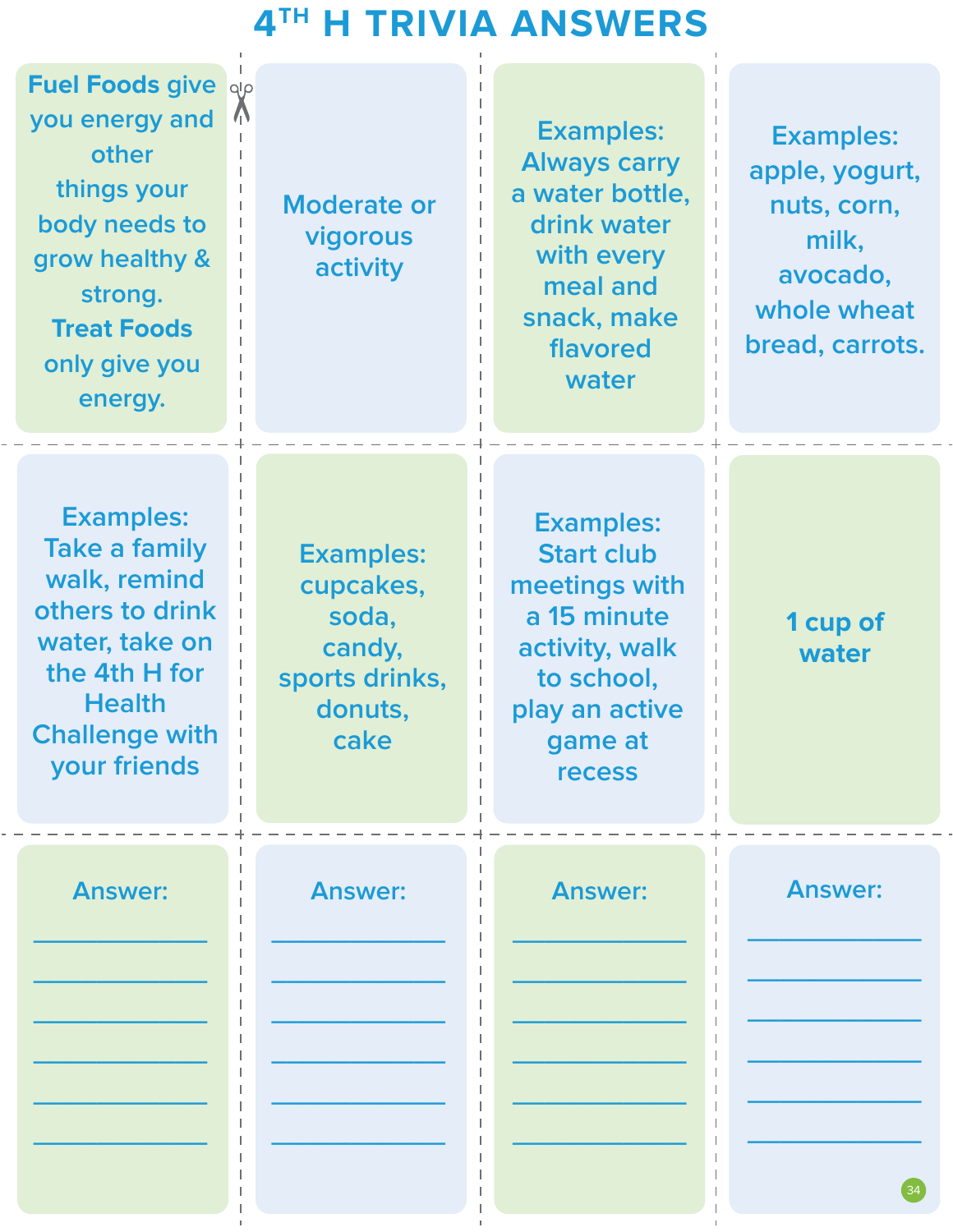

*"I pledge my head to clearer thinking, my heart to greater loyalty, my hands to larger service, and my health to better living, for my club, my community, my country, and my world."*

Help 4-H'ers make healthy habits the norm during club meetings and set them on a path of healthy living. Complete the activities below, using the **4th H for Health Challenge** Tracker to show your club's progress.



Serve a **fruit or vegetable** as a snack\* at **three** meetings.



Serve **water** as the main beverage at **six** meetings.

**9**

Add 15 minutes of **physical activity** at **nine** meetings.

\*Consider food at meetings, events, and activities. If your club does not have food at meetings, just check the box next to "There is no food at my club meetings" on the 4th H for Health Challenge Tracker.

### **Reinforce these habits by trying the activities in this packet, the tips below, or by visiting** *www.HealthyKidsHub.org/4H* **for healthy snack recipes, active games, and more!**



### **Ideas for serving water:**

- Make fruit-infused water for meetings. Add fruit (e.g. oranges, berries) to a pitcher of water.
- Encourage members to always bring a reusable water bottle with them.



### **Tips for adding 15 minutes of physical activity:**

- Kick off meetings with a short game or activity that gets everyone up and moving.
- Elect an "exercise officer" to lead physical activity breaks.



### **Suggestions for serving fruits and vegetables:**

- Create a list of healthy meeting snacks and distribute it to club members.
- Choose a different color every month and bring a fruit or vegetable to match.

Once you've completed the Challenge, contact your local 4-H staff member to learn how to get a certificate or pins! **Questions?** Email HealthyKidsOutofSchool@tufts.edu.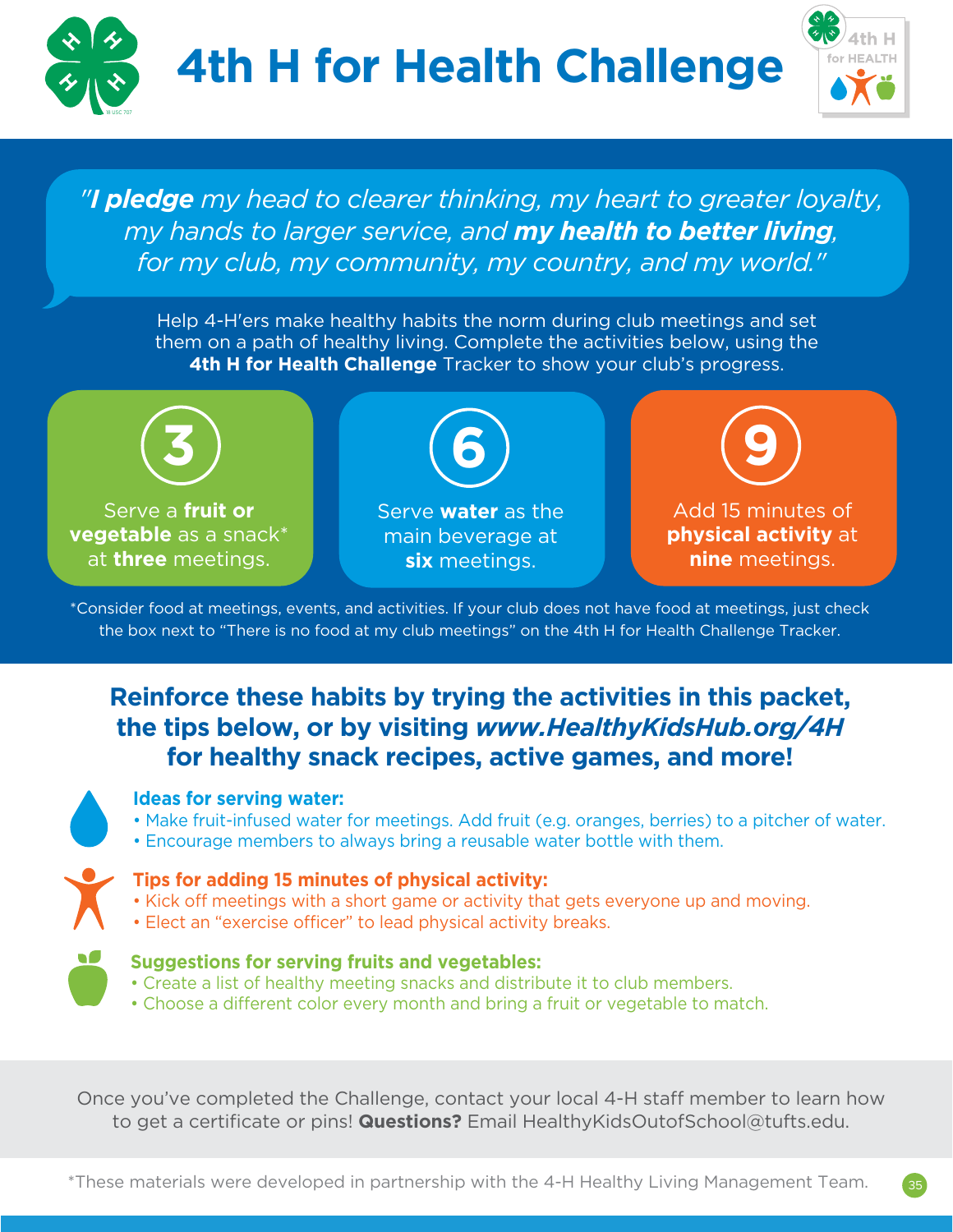

36

record the dates of the meetings or gatherings when your club has water, a healthy snack, or performs 15 minutes of physical activity. record the dates of the meetings or gatherings when your club has water, a Congratulations for taking on the 4th H for Health Challenge! Use this tracker to Congratulations for taking on the 4th H for Health Challenge! Use this tracker to



Completed the Challenge? Congratulations! Keep up the healthy habits during meeting times Completed the Challenge? Congratulations! Keep up the healthy habits during meeting times and encourage other 4-H clubs to take the 4<sup>th</sup> H for Health Challenge! and encourage other 4-H clubs to take the 4th H for Health Challenge!

where they can refill it.

where they can refill it.

handout for ideas and activities

encourage all youth to participate.

encourage all youth to participate.